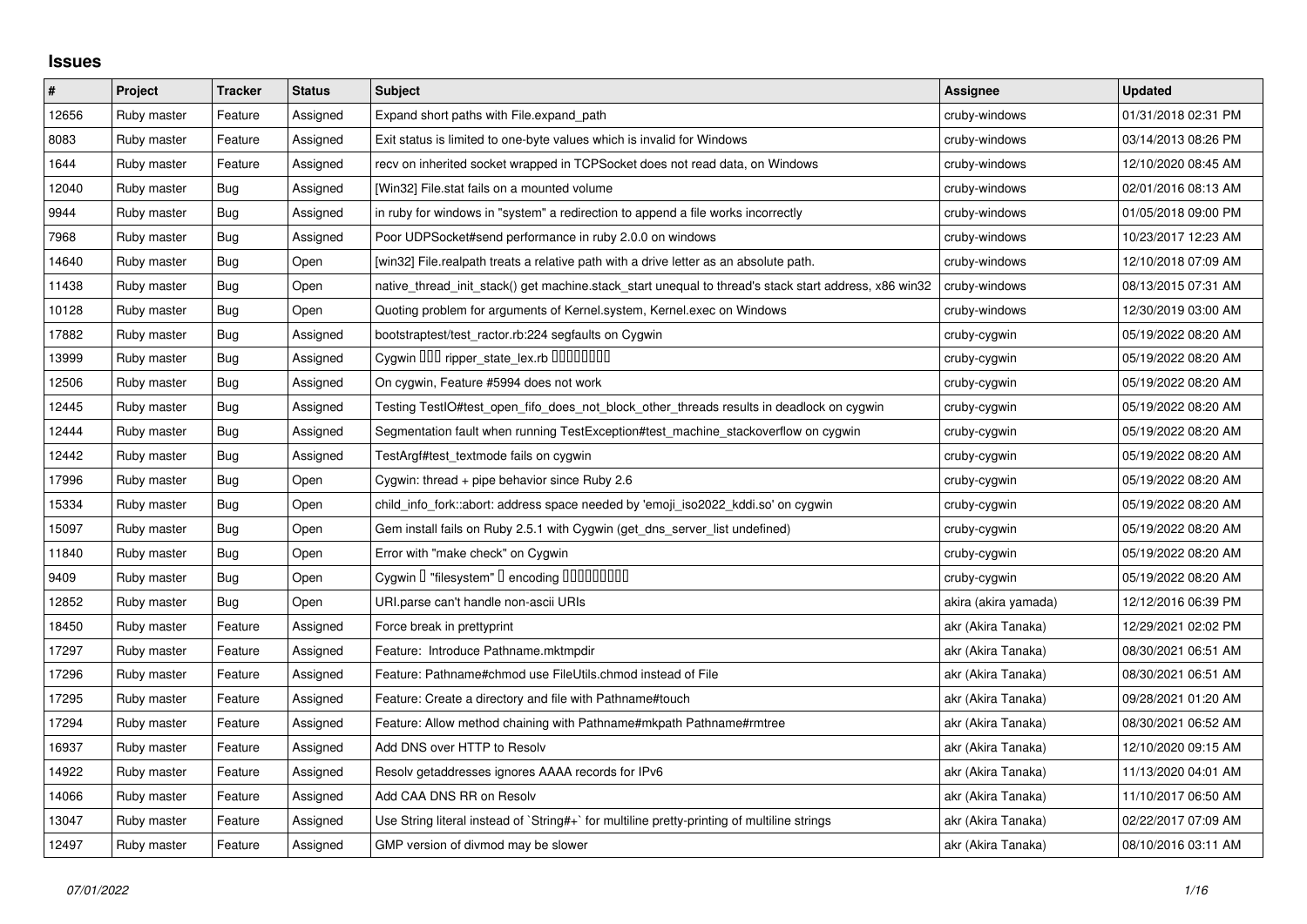| $\pmb{\#}$ | Project     | <b>Tracker</b> | <b>Status</b> | <b>Subject</b>                                                                                              | <b>Assignee</b>                     | <b>Updated</b>      |
|------------|-------------|----------------|---------------|-------------------------------------------------------------------------------------------------------------|-------------------------------------|---------------------|
| 11322      | Ruby master | Feature        | Assigned      | OpenUri: RuntimeError: HTTP redirection loop                                                                | akr (Akira Tanaka)                  | 11/13/2020 03:52 AM |
| 10637      | Ruby master | Feature        | Assigned      | Puppet orchestration on vagrant fails with Error: Non-HTTP proxy URI                                        | akr (Akira Tanaka)                  | 09/23/2020 10:23 PM |
| 10459      | Ruby master | Feature        | Assigned      | [PATCH] rfc3339 method for Time                                                                             | akr (Akira Tanaka)                  | 05/21/2015 08:14 AM |
| 10129      | Ruby master | Feature        | Assigned      | More descriptive error message for failed net/http requests                                                 | akr (Akira Tanaka)                  | 01/05/2018 09:01 PM |
| 7412       | Ruby master | Feature        | Assigned      | Pathname#relative_path_from does not support mixed directory separators on windows                          | akr (Akira Tanaka)                  | 01/05/2018 09:00 PM |
| 7362       | Ruby master | Feature        | Assigned      | Adding Pathname#start_with?                                                                                 | akr (Akira Tanaka)                  | 12/25/2017 06:15 PM |
| 3608       | Ruby master | Feature        | Assigned      | Enhancing Pathname#each_child to be lazy                                                                    | akr (Akira Tanaka)                  | 12/25/2017 06:14 PM |
| 13513      | Ruby master | <b>Bug</b>     | Assigned      | Resolv::DNS::Message.decode hangs after detecting truncation in UDP messages                                | akr (Akira Tanaka)                  | 03/08/2021 11:35 PM |
| 8445       | Ruby master | <b>Bug</b>     | Assigned      | IO.open and IO#set_enconding does not support :fallback option                                              | akr (Akira Tanaka)                  | 06/14/2022 06:02 AM |
| 17569      | Ruby master | Misc           | Open          | `uri` lib maintainership                                                                                    | akr (Akira Tanaka)                  | 01/23/2021 10:42 AM |
| 17154      | Ruby master | Misc           | Open          | Update Pathname Documentation to Clarify Expected Behavior                                                  | akr (Akira Tanaka)                  | 09/05/2020 01:18 PM |
| 18654      | Ruby master | Feature        | Open          | Enhancements to prettyprint                                                                                 | akr (Akira Tanaka)                  | 05/12/2022 01:44 PM |
| 17473      | Ruby master | Feature        | Open          | Make Pathname to embedded class of Ruby                                                                     | akr (Akira Tanaka)                  | 01/07/2022 09:25 AM |
| 17173      | Ruby master | Feature        | Open          | open-uri I ciphers IIIIIII                                                                                  | akr (Akira Tanaka)                  | 09/25/2020 09:17 AM |
| 16985      | Ruby master | Feature        | Open          | Improve `pp` for `Hash` and `String`                                                                        | akr (Akira Tanaka)                  | 06/26/2020 09:51 AM |
| 13385      | Ruby master | Feature        | Open          | [PATCH] Make Resolv::DNS::Name validation similar to host and dig commands                                  | akr (Akira Tanaka)                  | 06/16/2017 08:04 AM |
| 11312      | Ruby master | Feature        | Open          | Add Resolv::DNS::Resource::IN::SPF                                                                          | akr (Akira Tanaka)                  | 07/01/2015 03:26 AM |
| 18651      | Ruby master | <b>Bug</b>     | Open          | oob access in CP51932 -> CP50220 transcoder                                                                 | akr (Akira Tanaka)                  | 03/23/2022 01:17 PM |
| 10580      | Ruby master | Bug            | Open          | TestProcess#test_deadlock_by_signal_at_forking fails on ARM                                                 | akr (Akira Tanaka)                  | 12/30/2019 03:00 AM |
| 14917      | Ruby master | Misc           | Assigned      | Add RDoc documents to tar ball                                                                              | aycabta (aycabta .)                 | 07/21/2018 09:29 AM |
| 18459      | Ruby master | Feature        | Assigned      | IRB autocomplete dropdown colour options                                                                    | aycabta (aycabta .)                 | 01/05/2022 02:15 AM |
| 15371      | Ruby master | Feature        | Assigned      | <b>IRB with ARGV</b>                                                                                        | aycabta (aycabta .)                 | 02/14/2020 11:35 AM |
| 13604      | Ruby master | Feature        | Assigned      | Exposing alternative interface of readline                                                                  | aycabta (aycabta .)                 | 01/20/2020 05:34 AM |
| 9507       | Ruby master | Bug            | Open          | Ruby 2.1.0 is broken on ARMv5: tried to create Proc object without a block                                  | charliesome (Charlie<br>Somerville) | 01/05/2018 09:00 PM |
| 18337      | Ruby master | <b>Bug</b>     | Assigned      | Ruby allows zero-width characters in identifiers                                                            | duerst (Martin Dürst)               | 11/24/2021 09:13 AM |
| 16842      | Ruby master | <b>Bug</b>     | Assigned      | inspect` prints the UTF-8 character U+0085 (NEXT LINE) verbatim even though it is not printable             | duerst (Martin Dürst)               | 02/26/2021 05:43 AM |
| 13671      | Ruby master | <b>Bug</b>     | Assigned      | Regexp with lookbehind and case-insensitivity raises RegexpError only on strings with certain<br>characters | duerst (Martin Dürst)               | 11/30/2021 04:42 AM |
| 6351       | Ruby master | <b>Bug</b>     | Assigned      | transcode table generator does not support multi characters of Unicode                                      | duerst (Martin Dürst)               | 12/25/2017 06:15 PM |
| 18639      | Ruby master | Feature        | Open          | Update Unicode data to Unicode Version 15.0.0                                                               | duerst (Martin Dürst)               | 03/22/2022 07:38 PM |
| 18601      | Ruby master | <b>Bug</b>     | Open          | Invalid byte sequences in Big5 encodings                                                                    | duerst (Martin Dürst)               | 02/23/2022 07:59 AM |
| 17400      | Ruby master | Bug            | Open          | Incorrect character downcase for Greek Sigma                                                                | duerst (Martin Dürst)               | 12/17/2020 06:56 AM |
| 7742       | Ruby master | <b>Bug</b>     | Open          | System encoding (Windows-1258) is not recognized by Ruby to convert back to UTF-8                           | duerst (Martin Dürst)               | 12/25/2017 06:15 PM |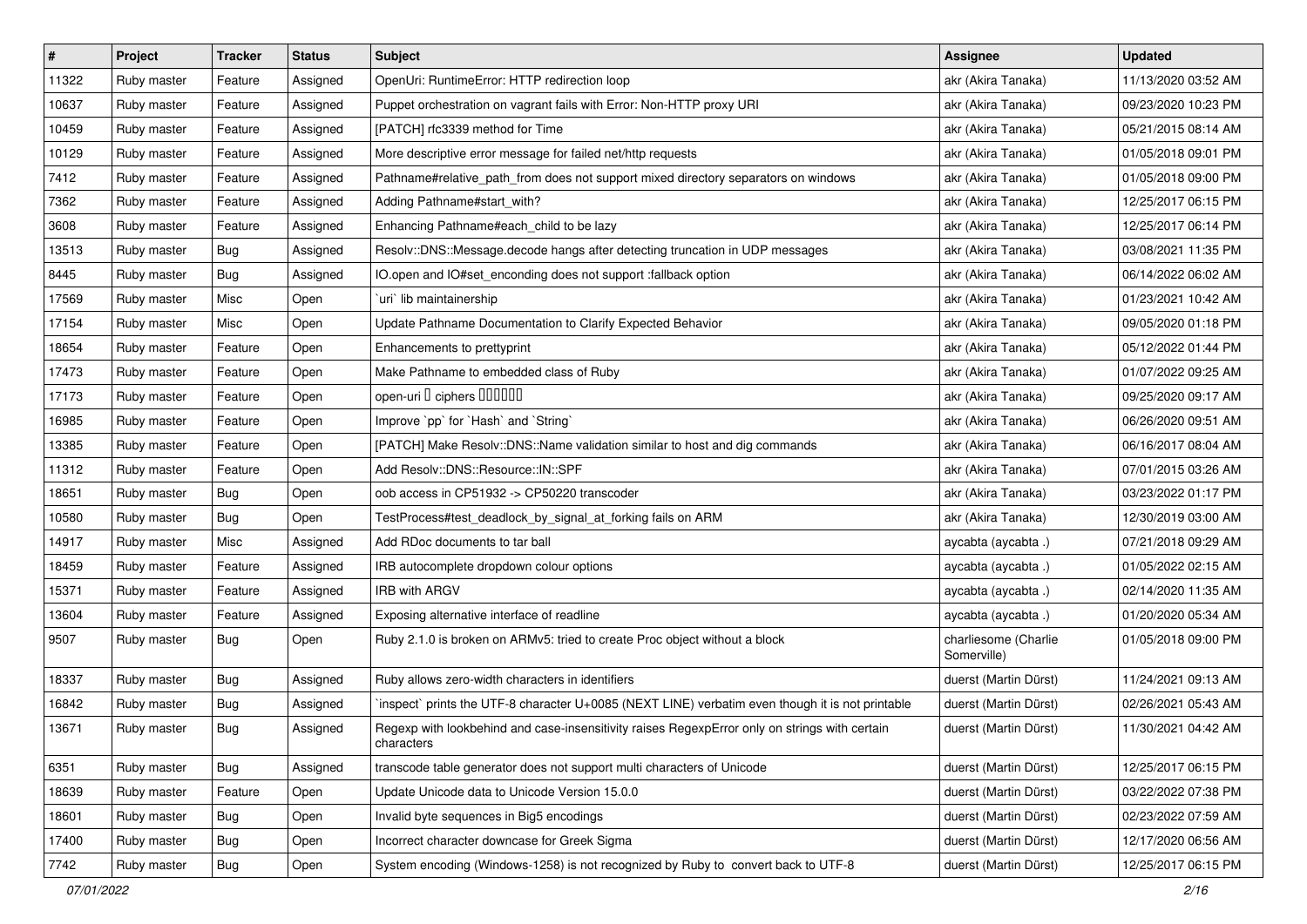| #     | Project     | <b>Tracker</b> | <b>Status</b> | <b>Subject</b>                                                                                                                                                      | Assignee                          | <b>Updated</b>      |
|-------|-------------|----------------|---------------|---------------------------------------------------------------------------------------------------------------------------------------------------------------------|-----------------------------------|---------------------|
| 15628 | Ruby master | Feature        | Assigned      | init inetsock internal should fallback to IPv4 if IPv6 is unreachable                                                                                               | Glass_saga (Masaki<br>Matsushita) | 09/25/2020 05:42 AM |
| 7148  | Ruby master | Feature        | Assigned      | Improved Tempfile w/o DelegateClass                                                                                                                                 | Glass_saga (Masaki<br>Matsushita) | 03/27/2019 09:51 AM |
| 2631  | Ruby master | Feature        | Assigned      | Allow IO#reopen to take a block                                                                                                                                     | Glass_saga (Masaki<br>Matsushita) | 05/24/2018 01:22 PM |
| 17525 | Ruby master | Feature        | Open          | Implement Happy Eyeballs Version 2 (RFC8305) in Socket.tcp                                                                                                          | Glass_saga (Masaki<br>Matsushita) | 06/16/2022 01:08 AM |
| 16476 | Ruby master | Feature        | Open          | Socket.getaddrinfo cannot be interrupted by Timeout.timeout                                                                                                         | Glass_saga (Masaki<br>Matsushita) | 06/16/2022 01:08 AM |
| 13696 | Ruby master | Feature        | Open          | Add exchange and noreplace options to File.rename                                                                                                                   | Glass_saga (Masaki<br>Matsushita) | 12/01/2017 04:34 PM |
| 15408 | Ruby master | Feature        | Open          | Deprecate object_id and _id2ref                                                                                                                                     | headius (Charles Nutter)          | 03/19/2019 04:02 PM |
| 15487 | Ruby master | Misc           | Assigned      | Clarify default gems maintanance policy                                                                                                                             | hsbt (Hiroshi SHIBATA)            | 12/30/2018 08:42 PM |
| 18571 | Ruby master | Feature        | Assigned      | Removed the bundled sources from release package after Ruby 3.2                                                                                                     | hsbt (Hiroshi SHIBATA)            | 03/28/2022 06:23 AM |
| 16963 | Ruby master | Feature        | Assigned      | Remove English.rb from Ruby 2.8/3.0                                                                                                                                 | hsbt (Hiroshi SHIBATA)            | 06/19/2020 09:48 AM |
| 16012 | Ruby master | Feature        | Assigned      | Add a (small) test-install suite?                                                                                                                                   | hsbt (Hiroshi SHIBATA)            | 07/30/2019 08:13 AM |
| 14737 | Ruby master | Feature        | Assigned      | Split default gems into separate directory structure                                                                                                                | hsbt (Hiroshi SHIBATA)            | 09/02/2020 06:00 PM |
| 13534 | Ruby master | Feature        | Assigned      | Checking installation results of default gems                                                                                                                       | hsbt (Hiroshi SHIBATA)            | 07/26/2018 02:16 AM |
| 13508 | Ruby master | Feature        | Assigned      | How remove/refactor code related mathn library.                                                                                                                     | hsbt (Hiroshi SHIBATA)            | 12/25/2017 06:15 PM |
| 12639 | Ruby master | Feature        | Assigned      | Speed up require in RubyGems by 5x                                                                                                                                  | hsbt (Hiroshi SHIBATA)            | 07/26/2018 02:12 AM |
| 6590  | Ruby master | Feature        | Assigned      | Dealing with bigdecimal, etc gems in JRuby                                                                                                                          | hsbt (Hiroshi SHIBATA)            | 05/15/2019 08:33 PM |
| 5617  | Ruby master | Feature        | Assigned      | Allow install RubyGems into dediceted directory                                                                                                                     | hsbt (Hiroshi SHIBATA)            | 05/16/2018 09:15 AM |
| 18790 | Ruby master | Bug            | Assigned      | cannot load such file -- digest (LoadError)                                                                                                                         | hsbt (Hiroshi SHIBATA)            | 06/06/2022 12:41 AM |
| 18381 | Ruby master | Bug            | Assigned      | Default vs Bundled gems                                                                                                                                             | hsbt (Hiroshi SHIBATA)            | 12/15/2021 11:09 AM |
| 18355 | Ruby master | <b>Bug</b>     | Assigned      | require("pathname") within rack application chnages behaviors of Pathname methods, such as<br>absolute?(), when there are two versions of 'pathname' gem installed. | hsbt (Hiroshi SHIBATA)            | 11/30/2021 08:01 AM |
| 18169 | Ruby master | Bug            | Assigned      | Local copies of gemified libraries are being released out of sync with their gems                                                                                   | hsbt (Hiroshi SHIBATA)            | 02/25/2022 05:40 PM |
| 16951 | Ruby master | Bug            | Assigned      | Consistently referer dependencies                                                                                                                                   | hsbt (Hiroshi SHIBATA)            | 06/17/2021 06:15 AM |
| 15550 | Ruby master | Bug            | Assigned      | Windows - gem bin files - can't run from bash shell                                                                                                                 | hsbt (Hiroshi SHIBATA)            | 03/20/2019 01:05 AM |
| 14679 | Ruby master | <b>Bug</b>     | Assigned      | StdLib gems should properly specify their dependencies                                                                                                              | hsbt (Hiroshi SHIBATA)            | 04/11/2018 01:14 PM |
| 10919 | Ruby master | <b>Bug</b>     | Assigned      | [gem install] installs multipe platforms                                                                                                                            | hsbt (Hiroshi SHIBATA)            | 07/30/2019 07:44 AM |
| 9366  | Ruby master | <b>Bug</b>     | Assigned      | "make -j32 check TESTS=-j32" occasionally fails on rubygems/specification                                                                                           | hsbt (Hiroshi SHIBATA)            | 07/26/2018 02:13 AM |
| 18068 | Ruby master | Misc           | Open          | Silence LoadError only if it is for rubygems itself                                                                                                                 | hsbt (Hiroshi SHIBATA)            | 08/08/2021 02:21 PM |
| 18666 | Ruby master | <b>Bug</b>     | Open          | No rule to make target 'yaml/yaml.h', needed by 'api.o'                                                                                                             | hsbt (Hiroshi SHIBATA)            | 03/29/2022 11:17 AM |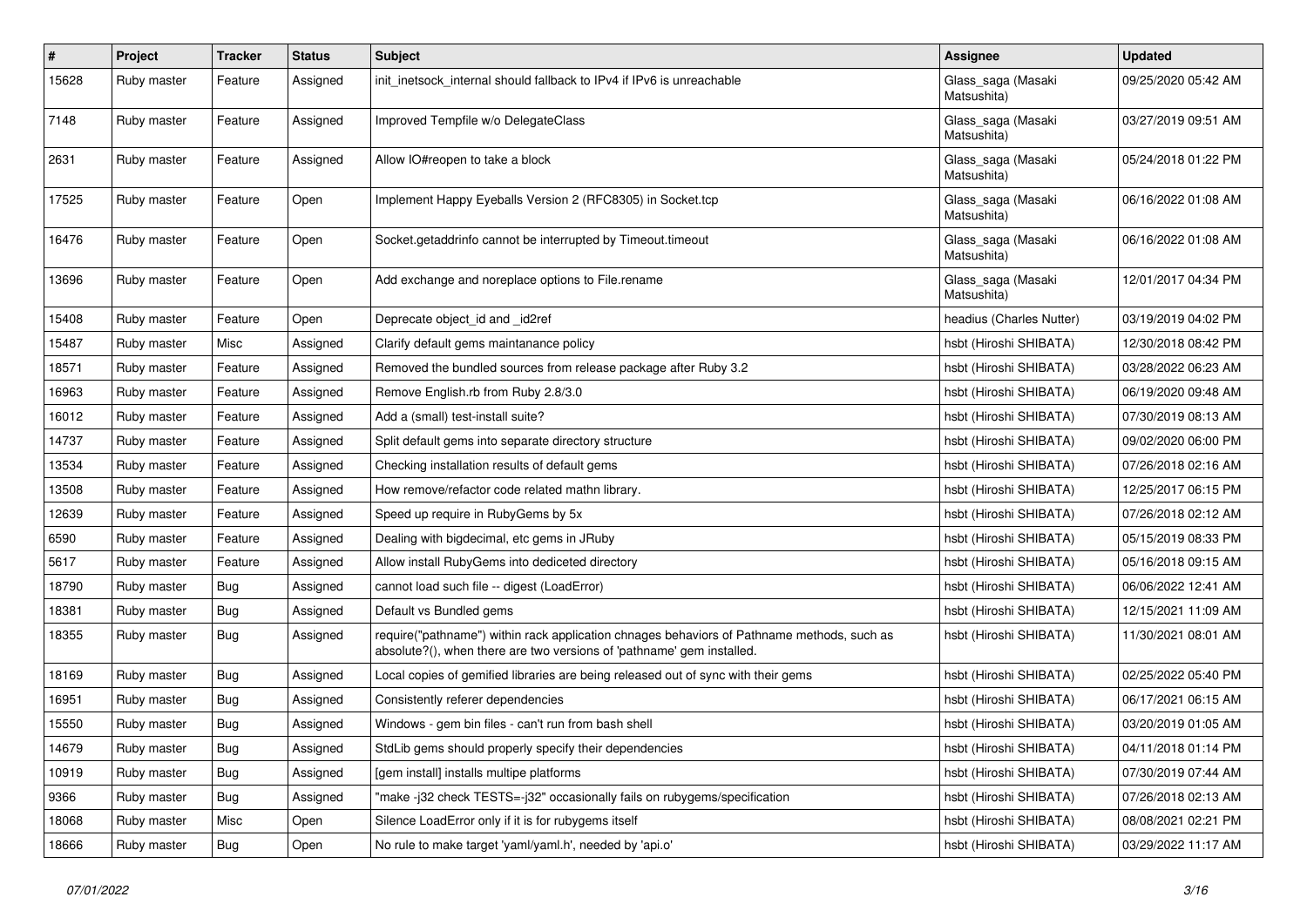| $\pmb{\#}$ | Project     | <b>Tracker</b> | <b>Status</b> | <b>Subject</b>                                                                                                          | <b>Assignee</b>             | <b>Updated</b>      |
|------------|-------------|----------------|---------------|-------------------------------------------------------------------------------------------------------------------------|-----------------------------|---------------------|
| 18614      | Ruby master | Bug            | Open          | Error (busy loop) in<br>TestGemCommandsSetupCommand#test_destdir_flag_does_not_try_to_write_to_the_default_gem_<br>home | hsbt (Hiroshi SHIBATA)      | 03/17/2022 01:03 AM |
| 18567      | Ruby master | <b>Bug</b>     | Open          | Depending on default gems in stdlib gems when not needed considered harmful                                             | hsbt (Hiroshi SHIBATA)      | 04/21/2022 04:45 PM |
| 17664      | Ruby master | <b>Bug</b>     | Assigned      | Behavior of sockets changed in Ruby 3.0 to non-blocking                                                                 | ioquatix (Samuel Williams)  | 07/12/2021 10:28 AM |
| 595        | Ruby master | Bug            | Assigned      | Fiber ignores ensure clause                                                                                             | ioquatix (Samuel Williams)  | 12/29/2019 10:37 AM |
| 18227      | Ruby master | Feature        | Open          | Static class initialization.                                                                                            | ioquatix (Samuel Williams)  | 09/29/2021 09:21 PM |
| 13383      | Ruby master | Feature        | Open          | [PATCH] Module#source_location                                                                                          | ioquatix (Samuel Williams)  | 01/09/2020 05:16 AM |
| 18818      | Ruby master | <b>Bug</b>     | Open          | SEGV (Fiber scheduler?)                                                                                                 | ioquatix (Samuel Williams)  | 06/06/2022 06:31 PM |
| 18810      | Ruby master | <b>Bug</b>     | Open          | Make `Kernel#p` interruptable.                                                                                          | ioquatix (Samuel Williams)  | 05/30/2022 12:44 AM |
| 18036      | Ruby master | Bug            | Open          | Pthread fibers become invalid on fork - different from normal fibers.                                                   | ioquatix (Samuel Williams)  | 08/19/2021 07:05 AM |
| 17720      | Ruby master | Misc           | Assigned      | Cirrus CI to check non-x86_64 architecture cases by own machines                                                        | jaruga (Jun Aruga)          | 09/26/2021 10:24 AM |
| 18002      | Ruby master | <b>Bug</b>     | Open          | s390x: Tests failing without LC_ALL env                                                                                 | jaruga (Jun Aruga)          | 07/12/2021 04:30 PM |
| 16492      | Ruby master | <b>Bug</b>     | Open          | TestBugReporter#test_bug_reporter_add test failures                                                                     | jaruga (Jun Aruga)          | 08/24/2021 01:12 PM |
| 16188      | Ruby master | Misc           | Open          | What are the performance implications of the new keyword arguments in 2.7 and 3.0?                                      | jeremyevans0 (Jeremy Evans) | 11/27/2019 04:45 PM |
| 18808      | Ruby master | Bug            | Assigned      | Cannot compile ruby 3.1.2 on powerpc64le-linux without disabling the jit features                                       | k0kubun (Takashi Kokubun)   | 06/20/2022 10:40 AM |
| 18142      | Ruby master | <b>Bug</b>     | Assigned      | Segmentation fault with Ruby 3.0.2                                                                                      | k0kubun (Takashi Kokubun)   | 09/02/2021 07:43 AM |
| 16694      | Ruby master | <b>Bug</b>     | Assigned      | JIT vs hardened GCC with PCH                                                                                            | k0kubun (Takashi Kokubun)   | 02/02/2021 07:38 AM |
| 18277      | Ruby master | <b>Bug</b>     | Open          | buffer error (Zlib::BufError) in Zlib::Deflate#deflate when using MJIT                                                  | k0kubun (Takashi Kokubun)   | 01/05/2022 03:04 PM |
| 18058      | Ruby master | <b>Bug</b>     | Open          | 3.1.0-dev with MJIT enabled Zlib::BufError during `gem install`                                                         | k0kubun (Takashi Kokubun)   | 08/02/2021 08:31 PM |
| 17995      | Ruby master | <b>Bug</b>     | Open          | Slow down when mjit and Ractor are being used at same time                                                              | k0kubun (Takashi Kokubun)   | 06/11/2022 04:02 AM |
| 16185      | Ruby master | <b>Bug</b>     | Open          | basictest failure on AIX 6.1 for 64bit build                                                                            | kanemoto (Yutaka Kanemoto)  | 10/15/2019 12:05 AM |
| 18761      | Ruby master | Misc           | Open          | provide an example wasm project                                                                                         | katei (Yuta Saito)          | 05/23/2022 11:01 AM |
| 15281      | Ruby master | Feature        | Assigned      | Speed up Set#intersect with size check.                                                                                 | knu (Akinori MUSHA)         | 08/11/2020 02:43 AM |
| 13610      | Ruby master | Feature        | Assigned      | IPAddr doesn't provide helpful methods to get the subnet or IP address                                                  | knu (Akinori MUSHA)         | 10/20/2017 01:13 AM |
| 11527      | Ruby master | Feature        | Assigned      | IPAddr#mask_addr isn't a method                                                                                         | knu (Akinori MUSHA)         | 11/07/2018 04:12 PM |
| 8047       | Ruby master | Feature        | Assigned      | IPAddr makes host address with netmask                                                                                  | knu (Akinori MUSHA)         | 01/05/2018 09:00 PM |
| 3953       | Ruby master | Feature        | Assigned      | TCPSocket / UDPSocket do not accept IPAddr objects.                                                                     | knu (Akinori MUSHA)         | 12/25/2017 06:14 PM |
| 11531      | Ruby master | <b>Bug</b>     | Assigned      | IPAddr#== implements wrong logic                                                                                        | knu (Akinori MUSHA)         | 12/29/2019 12:50 PM |
| 17210      | Ruby master | Feature        | Open          | More readable and useful `Set#inspect`                                                                                  | knu (Akinori MUSHA)         | 05/19/2021 10:12 PM |
| 16989      | Ruby master | Feature        | Open          | Sets: need $\Psi$ <sup>[]</sup>                                                                                         | knu (Akinori MUSHA)         | 02/18/2022 02:57 AM |
| 15240      | Ruby master | Feature        | Open          | Set operations check for is_a?(Set), rather than allowing duck typing                                                   | knu (Akinori MUSHA)         | 08/27/2019 08:12 PM |
| 11710      | Ruby master | Feature        | Open          | [PATCH] Replace Set#merge with Set#merge! and make Set#merge non-mutating.                                              | knu (Akinori MUSHA)         | 11/18/2015 07:28 PM |
| 16124      | Ruby master | Misc           | Assigned      | Let the transient heap belong to objspace                                                                               | ko1 (Koichi Sasada)         | 11/18/2019 08:48 AM |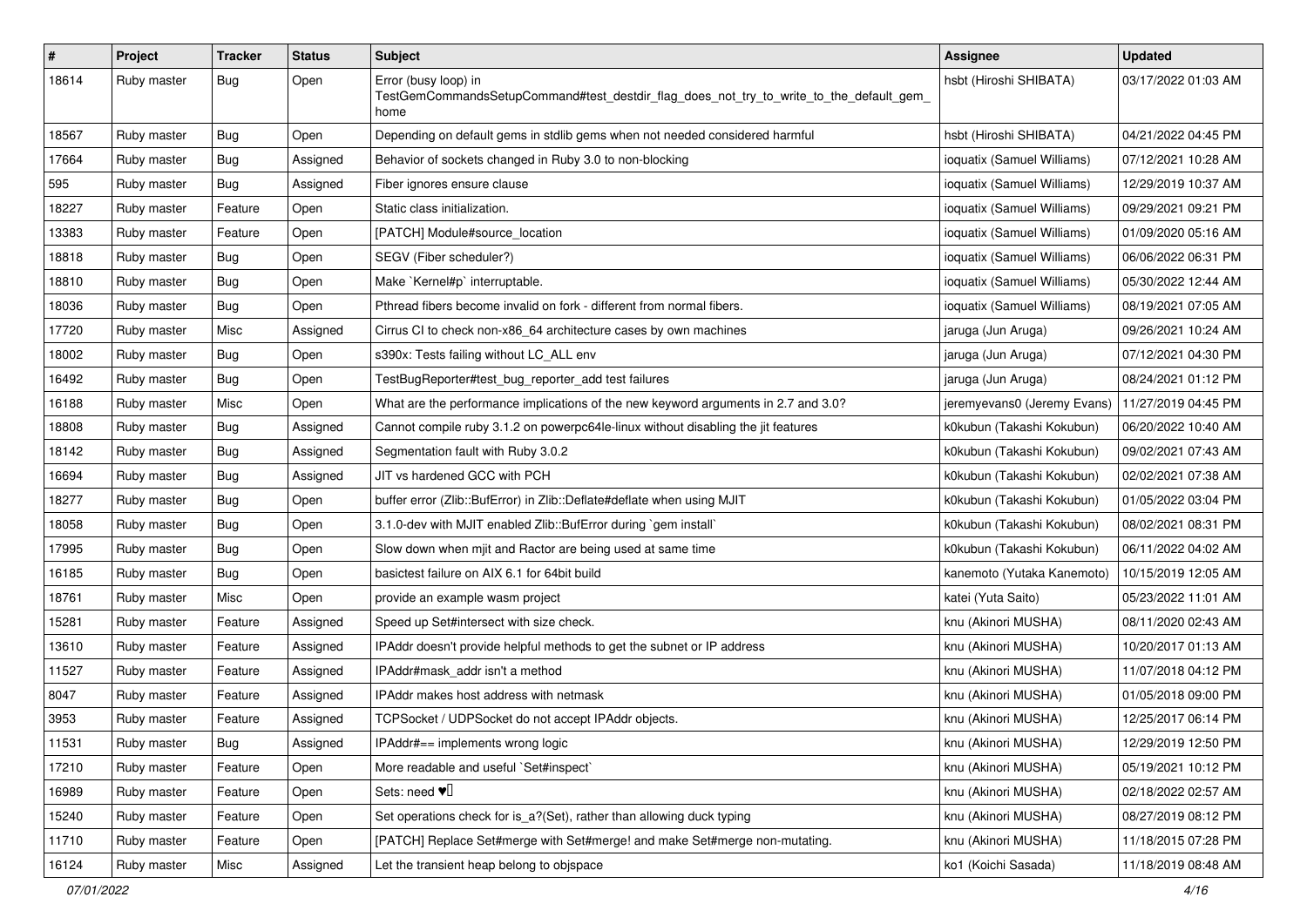| $\pmb{\#}$ | Project     | <b>Tracker</b> | <b>Status</b> | Subject                                                                                                                   | <b>Assignee</b>     | <b>Updated</b>      |
|------------|-------------|----------------|---------------|---------------------------------------------------------------------------------------------------------------------------|---------------------|---------------------|
| 17593      | Ruby master | Feature        | Assigned      | load iseg eval should override the ISeg path                                                                              | ko1 (Koichi Sasada) | 02/16/2021 08:27 AM |
| 17363      | Ruby master | Feature        | Assigned      | Timeouts                                                                                                                  | ko1 (Koichi Sasada) | 05/14/2022 09:06 AM |
| 16027      | Ruby master | Feature        | Assigned      | Update Ruby's dtrace / USDT API to match what is exposed via the TracePoint API                                           | ko1 (Koichi Sasada) | 08/03/2019 02:41 AM |
| 15939      | Ruby master | Feature        | Assigned      | Dump symbols reference to their fstr in ObjectSpace.dump()                                                                | ko1 (Koichi Sasada) | 08/08/2019 09:38 PM |
| 15878      | Ruby master | Feature        | Assigned      | Make exit faster by not running GC                                                                                        | ko1 (Koichi Sasada) | 07/29/2019 07:48 AM |
| 13821      | Ruby master | Feature        | Assigned      | Allow fibers to be resumed across threads                                                                                 | ko1 (Koichi Sasada) | 02/15/2019 10:09 AM |
| 13388      | Ruby master | Feature        | Assigned      | gc.c: Add GC.get_parameters and .set_parameters                                                                           | ko1 (Koichi Sasada) | 03/30/2017 10:52 AM |
| 13252      | Ruby master | Feature        | Assigned      | C API for creating strings without copying                                                                                | ko1 (Koichi Sasada) | 04/17/2017 07:22 AM |
| 12020      | Ruby master | Feature        | Assigned      | Documenting Ruby memory model                                                                                             | ko1 (Koichi Sasada) | 12/23/2021 11:40 PM |
| 9755       | Ruby master | Feature        | Assigned      | Thread::Backtrace::Location#defined_class                                                                                 | ko1 (Koichi Sasada) | 04/18/2014 09:22 AM |
| 8960       | Ruby master | Feature        | Assigned      | Add Exception#backtrace_locations                                                                                         | ko1 (Koichi Sasada) | 11/25/2016 02:15 PM |
| 8576       | Ruby master | Feature        | Assigned      | Add optimized method type for constant value methods                                                                      | ko1 (Koichi Sasada) | 12/25/2017 06:15 PM |
| 8263       | Ruby master | Feature        | Assigned      | Support discovering yield state of individual Fibers                                                                      | ko1 (Koichi Sasada) | 12/23/2021 11:40 PM |
| 6695       | Ruby master | Feature        | Assigned      | Configuration for Thread/Fiber creation                                                                                   | ko1 (Koichi Sasada) | 12/25/2017 06:15 PM |
| 6694       | Ruby master | Feature        | Assigned      | Thread.new without block.                                                                                                 | ko1 (Koichi Sasada) | 12/25/2017 06:15 PM |
| 3731       | Ruby master | Feature        | Assigned      | Easier Embedding API for Ruby                                                                                             | ko1 (Koichi Sasada) | 12/25/2017 06:14 PM |
| 2294       | Ruby master | Feature        | Assigned      | [PATCH] ruby_bind_stack() to embed Ruby in coroutine                                                                      | ko1 (Koichi Sasada) | 01/05/2018 09:00 PM |
| 18572      | Ruby master | <b>Bug</b>     | Assigned      | Performance regression when invoking refined methods                                                                      | ko1 (Koichi Sasada) | 02/10/2022 12:48 AM |
| 18464      | Ruby master | Bug            | Assigned      | RUBY_INTERNAL_EVENT_NEWOBJ tracepoint causes an interpreter crash when combined with<br>Ractors                           | ko1 (Koichi Sasada) | 06/08/2022 08:25 AM |
| 18024      | Ruby master | <b>Bug</b>     | Assigned      | Ractor crashes when connections are closed in multiple Ractors                                                            | ko1 (Koichi Sasada) | 12/14/2021 04:41 PM |
| 17998      | Ruby master | <b>Bug</b>     | Assigned      | ractor: process hanging (with ractors initialized, but not being used)                                                    | ko1 (Koichi Sasada) | 12/02/2021 08:17 PM |
| 17826      | Ruby master | <b>Bug</b>     | Assigned      | Ractor#take hangs if used in multiple Threads                                                                             | ko1 (Koichi Sasada) | 12/15/2021 01:30 PM |
| 17679      | Ruby master | Bug            | Assigned      | Ractor incoming channel can consume unlimited resources                                                                   | ko1 (Koichi Sasada) | 06/30/2022 10:49 AM |
| 17678      | Ruby master | <b>Bug</b>     | Assigned      | Ractors do not restart after fork                                                                                         | ko1 (Koichi Sasada) | 03/09/2021 12:42 AM |
| 17677      | Ruby master | <b>Bug</b>     | Assigned      | Ractor crashes fork when blocking                                                                                         | ko1 (Koichi Sasada) | 03/09/2021 12:42 AM |
| 17676      | Ruby master | <b>Bug</b>     | Assigned      | Accessing ENV from Ractor raises IsolationError                                                                           | ko1 (Koichi Sasada) | 03/09/2021 02:37 AM |
| 17516      | Ruby master | <b>Bug</b>     | Assigned      | forking in a ractor causes Ruby to crash                                                                                  | ko1 (Koichi Sasada) | 11/30/2021 05:26 AM |
| 17196      | Ruby master | <b>Bug</b>     | Assigned      | Segmentation Fault with Socket#close in Ractors                                                                           | ko1 (Koichi Sasada) | 03/20/2022 01:52 PM |
| 16819      | Ruby master | Bug            | Assigned      | Line reporting off by one when reporting line of a hash?                                                                  | ko1 (Koichi Sasada) | 06/16/2020 05:57 PM |
| 16776      | Ruby master | <b>Bug</b>     | Assigned      | Regression in coverage library                                                                                            | ko1 (Koichi Sasada) | 11/24/2021 07:26 AM |
| 15499      | Ruby master | Bug            | Assigned      | Breaking behavior on ruby 2.6: rb_thread_call_without_gvl doesn't invoke unblock_function when<br>used on the main thread | ko1 (Koichi Sasada) | 01/05/2021 02:24 AM |
| 14727      | Ruby master | <b>Bug</b>     | Assigned      | TestQueue#test_queue_with_trap always timeout on Windows10                                                                | ko1 (Koichi Sasada) | 05/01/2018 02:59 AM |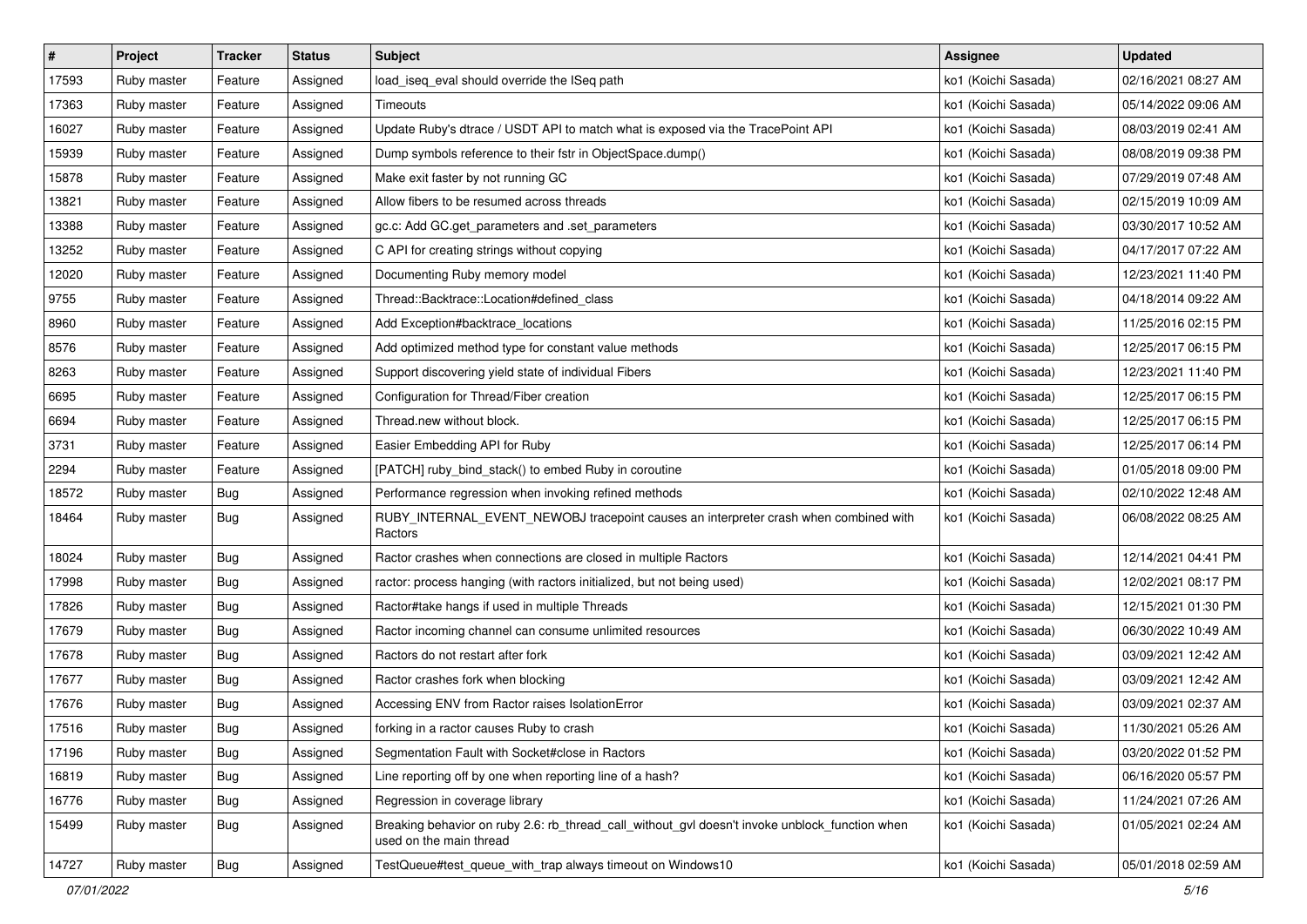| $\vert$ # | Project     | <b>Tracker</b> | <b>Status</b> | <b>Subject</b>                                                                                                                    | <b>Assignee</b>     | <b>Updated</b>      |
|-----------|-------------|----------------|---------------|-----------------------------------------------------------------------------------------------------------------------------------|---------------------|---------------------|
| 14607     | Ruby master | <b>Bug</b>     | Assigned      | Fix use of the rb_profile_frames start parameter                                                                                  | ko1 (Koichi Sasada) | 06/09/2022 06:12 AM |
| 14090     | Ruby master | Bug            | Assigned      | TestGc#test_interrupt_in_finalizer` fails very rarely                                                                             | ko1 (Koichi Sasada) | 12/02/2021 07:24 PM |
| 7976      | Ruby master | <b>Bug</b>     | Assigned      | TracePoint call is at call point, not call site                                                                                   | ko1 (Koichi Sasada) | 01/05/2018 09:00 PM |
| 4040      | Ruby master | <b>Bug</b>     | Assigned      | SystemStackError with Hash[*a] for Large _a_                                                                                      | ko1 (Koichi Sasada) | 12/25/2017 06:14 PM |
| 17502     | Ruby master | Misc           | Open          | C vs Ruby                                                                                                                         | ko1 (Koichi Sasada) | 12/02/2021 07:53 PM |
| 15802     | Ruby master | Misc           | Open          | Reduce the minimum string buffer size from 127 to 63 bytes                                                                        | ko1 (Koichi Sasada) | 07/30/2019 04:04 AM |
| 18275     | Ruby master | Feature        | Open          | Add an option to define_method to not capture the surrounding environment                                                         | ko1 (Koichi Sasada) | 12/03/2021 02:34 PM |
| 17884     | Ruby master | Feature        | Open          | locindex for profiling tools                                                                                                      | ko1 (Koichi Sasada) | 05/24/2021 04:17 PM |
| 17414     | Ruby master | Feature        | Open          | Ractor should allow access to shareable attributes for Modules/Classes                                                            | ko1 (Koichi Sasada) | 12/21/2020 03:56 PM |
| 17404     | Ruby master | Feature        | Open          | Ractor `move:` API to allow shareability check                                                                                    | ko1 (Koichi Sasada) | 12/18/2020 09:17 PM |
| 17393     | Ruby master | Feature        | Open          | `Ractor::Moved#inspect`                                                                                                           | ko1 (Koichi Sasada) | 12/21/2020 05:47 PM |
| 15854     | Ruby master | Feature        | Open          | Tracing instance variable assignment                                                                                              | ko1 (Koichi Sasada) | 07/29/2019 07:13 AM |
| 15778     | Ruby master | Feature        | Open          | Expose an API to pry-open the stack frames in Ruby                                                                                | ko1 (Koichi Sasada) | 08/29/2019 06:24 AM |
| 14859     | Ruby master | Feature        | Open          | [PATCH] implement Timeout in VM                                                                                                   | ko1 (Koichi Sasada) | 07/22/2018 07:42 AM |
| 14813     | Ruby master | Feature        | Open          | [PATCH] gc.c: make gc_enter+gc_exit pairs dtrace probes, too                                                                      | ko1 (Koichi Sasada) | 12/17/2018 07:42 AM |
| 14492     | Ruby master | Feature        | Open          | iseq loading + caching should be in core                                                                                          | ko1 (Koichi Sasada) | 12/10/2020 08:53 AM |
| 14394     | Ruby master | Feature        | Open          | Class.descendants                                                                                                                 | ko1 (Koichi Sasada) | 01/20/2022 10:46 PM |
| 13512     | Ruby master | Feature        | Open          | <b>System Threads</b>                                                                                                             | ko1 (Koichi Sasada) | 07/14/2017 07:08 AM |
| 10932     | Ruby master | Feature        | Open          | Enabling allocation tracing as early as possible                                                                                  | ko1 (Koichi Sasada) | 06/13/2015 07:54 AM |
| 10423     | Ruby master | Feature        | Open          | [PATCH] opt_str_lit*: avoid literal string allocations                                                                            | ko1 (Koichi Sasada) | 01/05/2018 09:01 PM |
| 10238     | Ruby master | Feature        | Open          | todo: remove dependency on malloc_usable_size                                                                                     | ko1 (Koichi Sasada) | 12/10/2020 09:20 AM |
| 18886     | Ruby master | <b>Bug</b>     | Open          | Struct aref and aset don't trigger any tracepoints.                                                                               | ko1 (Koichi Sasada) | 06/29/2022 06:05 AM |
| 18553     | Ruby master | <b>Bug</b>     | Open          | Memory leak on compiling method call with kwargs                                                                                  | ko1 (Koichi Sasada) | 03/23/2022 09:34 PM |
| 18258     | Ruby master | <b>Bug</b>     | Open          | Ractor.shareable? can be slow and mutates internal object flags.                                                                  | ko1 (Koichi Sasada) | 10/21/2021 08:58 AM |
| 18119     | Ruby master | <b>Bug</b>     | Open          | Ractor crashes when instantiating classes                                                                                         | ko1 (Koichi Sasada) | 09/14/2021 01:42 AM |
| 17667     | Ruby master | Bug            | Open          | Module#name needs synchronization                                                                                                 | ko1 (Koichi Sasada) | 03/02/2021 07:31 AM |
| 17624     | Ruby master | <b>Bug</b>     | Open          | Ractor.receive is not thread-safe                                                                                                 | ko1 (Koichi Sasada) | 09/14/2021 01:40 AM |
| 17617     | Ruby master | <b>Bug</b>     | Open          | When a Ractor's incoming port is closed, Ractor.receive_if does not raise Ractor::ClosedError, but<br>instead blocks indefinitely | ko1 (Koichi Sasada) | 09/14/2021 01:40 AM |
| 17543     | Ruby master | <b>Bug</b>     | Open          | Ractor isolation broken by `self` in shareable proc                                                                               | ko1 (Koichi Sasada) | 01/29/2021 03:06 PM |
| 17531     | Ruby master | <b>Bug</b>     | Open          | did_you_mean` not Ractor friendly                                                                                                 | ko1 (Koichi Sasada) | 01/29/2021 08:48 AM |
| 17513     | Ruby master | <b>Bug</b>     | Open          | Methods of shareable objects and UnboundMethods should be shareable                                                               | ko1 (Koichi Sasada) | 01/06/2021 08:53 PM |
| 17420     | Ruby master | <b>Bug</b>     | Open          | Unsafe mutation of \$" when doing non-RubyGems require in Ractor                                                                  | ko1 (Koichi Sasada) | 01/07/2021 01:23 PM |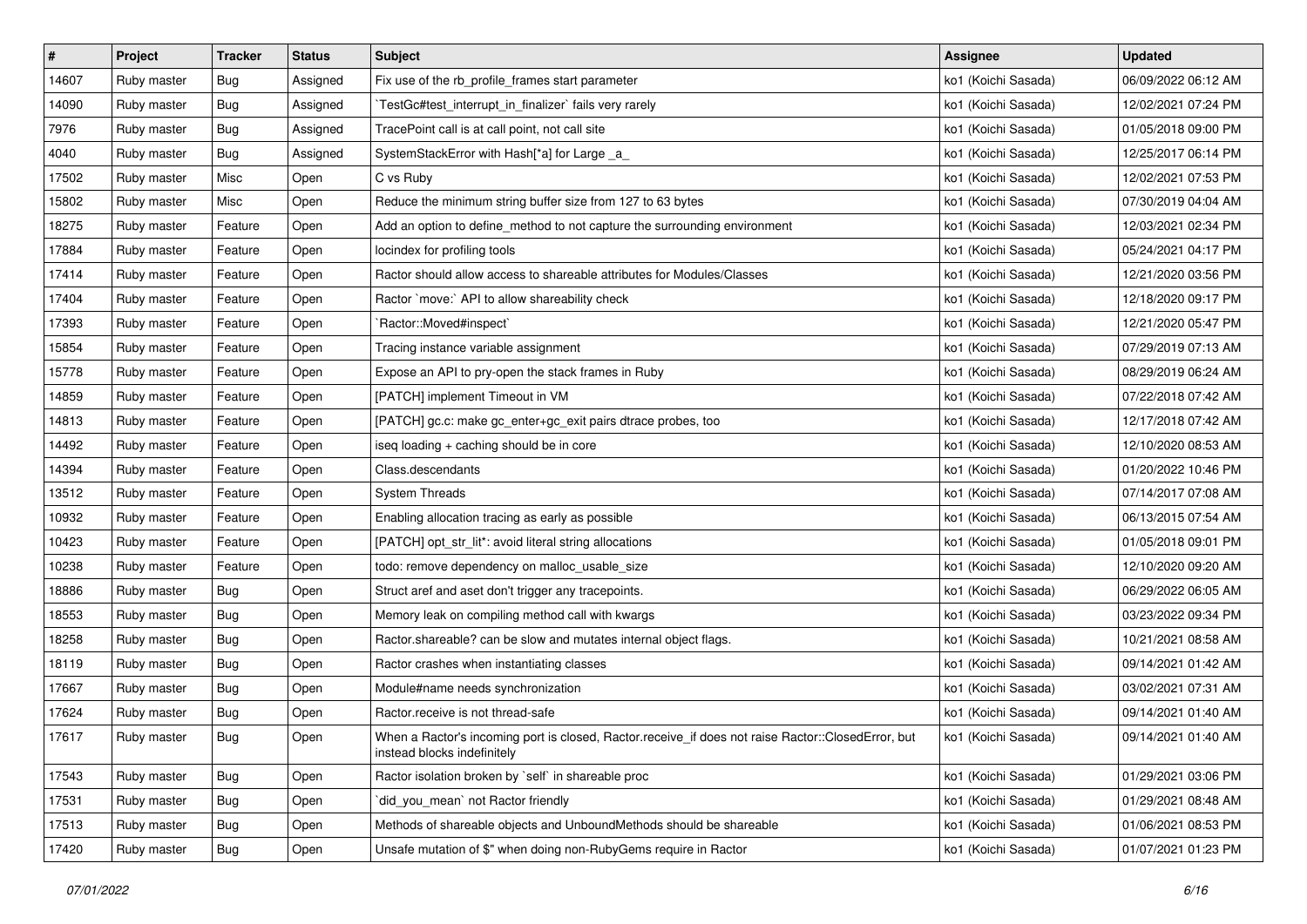| $\vert$ # | Project     | <b>Tracker</b> | <b>Status</b> | <b>Subject</b>                                                                                | <b>Assignee</b>                     | <b>Updated</b>      |
|-----------|-------------|----------------|---------------|-----------------------------------------------------------------------------------------------|-------------------------------------|---------------------|
| 17359     | Ruby master | <b>Bug</b>     | Open          | Ractor copy mode is not Ractor-safe                                                           | ko1 (Koichi Sasada)                 | 12/02/2020 05:42 PM |
| 15315     | Ruby master | Bug            | Open          | ec_switch can still lose interrupts                                                           | ko1 (Koichi Sasada)                 | 11/20/2018 09:32 AM |
| 15263     | Ruby master | Bug            | Open          | [PATCH] vm_trace.c (postponed_job_register): only hit main thread                             | ko1 (Koichi Sasada)                 | 10/27/2018 11:35 PM |
| 11808     | Ruby master | <b>Bug</b>     | Open          | Different behavior between Enumerable#grep and Array#grep                                     | ko1 (Koichi Sasada)                 | 10/26/2020 04:36 AM |
| 11174     | Ruby master | <b>Bug</b>     | Open          | threads memory leak                                                                           | ko1 (Koichi Sasada)                 | 06/17/2019 03:17 PM |
| 10009     | Ruby master | <b>Bug</b>     | Open          | IO operation is 10x slower in multi-thread environment                                        | ko1 (Koichi Sasada)                 | 05/21/2015 07:19 AM |
| 8444      | Ruby master | <b>Bug</b>     | Open          | Regexp vars \$~ and friends are not thread local                                              | ko1 (Koichi Sasada)                 | 07/30/2019 07:38 AM |
| 7086      | Ruby master | Feature        | Assigned      | Condition Variable#wait has meaningless return value                                          | kosaki (Motohiro KOSAKI)            | 12/25/2017 06:15 PM |
| 4464      | Ruby master | Feature        | Assigned      | [PATCH] add Fcntl::Flock object for easier use of POSIX file locks                            | kosaki (Motohiro KOSAKI)            | 12/25/2017 06:14 PM |
| 11269     | Ruby master | Bug            | Assigned      | ruby_init_setproctitle() should be called before require_libraries()                          | kosaki (Motohiro KOSAKI)            | 06/17/2015 03:01 AM |
| 13697     | Ruby master | Feature        | Open          | [PATCH]: futex based thread primitives                                                        | kosaki (Motohiro KOSAKI)            | 01/28/2018 11:41 PM |
| 18034     | Ruby master | Bug            | Assigned      | Segmentation fault fiddle with `--enable-bundled-libffi` and macOS                            | kou (Kouhei Sutou)                  | 11/30/2021 07:39 AM |
| 17478     | Ruby master | Bug            | Assigned      | Ruby3.0 is slower than Ruby2.7.2 when parsing a large CSV file                                | kou (Kouhei Sutou)                  | 11/24/2021 05:12 AM |
| 8782      | Ruby master | <b>Bug</b>     | Assigned      | Don't set rl_getc_function on editline                                                        | kouji (Kouji Takao)                 | 01/05/2018 09:00 PM |
| 7859      | Ruby master | Bug            | Assigned      | Readline: Incorrect arrow key behavior in vi_editing_mode insert mode with Readline 6.2       | kouji (Kouji Takao)                 | 12/25/2017 06:15 PM |
| 18773     | Ruby master | Feature        | Assigned      | deconstruct to receive a range                                                                | ktsj (Kazuki Tsujimoto)             | 06/24/2022 07:21 AM |
| 18408     | Ruby master | Feature        | Assigned      | Allow pattern match to set instance variables                                                 | ktsj (Kazuki Tsujimoto)             | 01/26/2022 07:07 PM |
| 17355     | Ruby master | Feature        | Assigned      | Using same set of names in or-patterns (pattern matching with $Foo(x)   Bar(x)$ )             | ktsj (Kazuki Tsujimoto)             | 09/13/2021 09:11 AM |
| 15918     | Ruby master | Feature        | Open          | Pattern matching for Set                                                                      | ktsj (Kazuki Tsujimoto)             | 07/29/2019 08:12 AM |
| 15881     | Ruby master | Feature        | Open          | Optimize deconstruct in pattern matching                                                      | ktsj (Kazuki Tsujimoto)             | 12/25/2019 04:28 AM |
| 4247      | Ruby master | Feature        | Assigned      | New features for Array#sample, Array#choice                                                   | mame (Yusuke Endoh)                 | 12/25/2017 06:14 PM |
| 18564     | Ruby master | Feature        | Open          | Add Exception#detailed_message                                                                | mame (Yusuke Endoh)                 | 02/01/2022 08:06 PM |
| 18194     | Ruby master | Feature        | Open          | No easy way to format exception messages per thread/fiber scheduler context.                  | mame (Yusuke Endoh)                 | 09/29/2021 10:10 AM |
| 14244     | Ruby master | Feature        | Open          | Better error messages for scripts with non-matching end statements                            | mame (Yusuke Endoh)                 | 11/29/2018 08:57 AM |
| 12676     | Ruby master | Feature        | Assigned      | Significant performance increase, and code conciseness, for prime_division method in prime.rb | marcandre (Marc-Andre<br>Lafortune) | 11/18/2016 03:46 PM |
| 15815     | Ruby master | Feature        | Open          | Add option to raise NoMethodError for OpenStruct                                              | marcandre (Marc-Andre<br>Lafortune) | 09/28/2020 02:11 AM |
| 9347      | Ruby master | Feature        | Open          | Accept non callable argument to detect                                                        | marcandre (Marc-Andre<br>Lafortune) | 01/05/2018 09:00 PM |
| 8223      | Ruby master | Feature        | Open          | Make Matrix more omnivorous.                                                                  | marcandre (Marc-Andre<br>Lafortune) | 04/09/2013 03:42 AM |
| 16630     | Ruby master | Misc           | Assigned      | Deprecate pub/ruby/*snapshot* and use pub/ruby/snapshot/* instead                             | matz (Yukihiro Matsumoto)           | 02/27/2020 09:52 AM |
| 17291     | Ruby master | Feature        | Assigned      | Optimize __send__ call                                                                        | matz (Yukihiro Matsumoto)           | 01/12/2021 05:47 AM |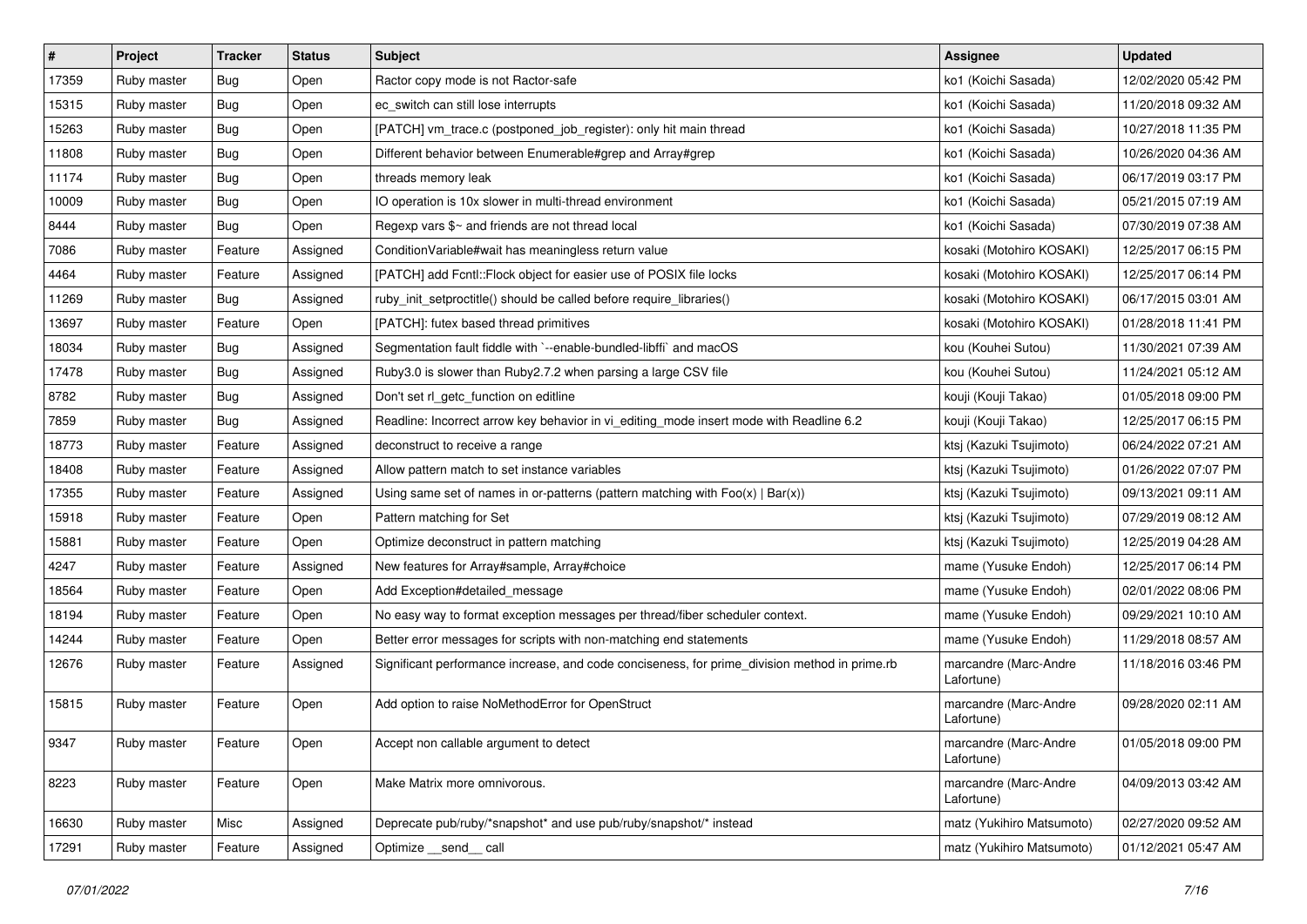| $\sharp$ | Project     | <b>Tracker</b> | <b>Status</b> | <b>Subject</b>                                                                                                         | Assignee                  | <b>Updated</b>      |
|----------|-------------|----------------|---------------|------------------------------------------------------------------------------------------------------------------------|---------------------------|---------------------|
| 16461    | Ruby master | Feature        | Assigned      | Proc#using                                                                                                             | matz (Yukihiro Matsumoto) | 12/10/2020 09:10 AM |
| 14397    | Ruby master | Feature        | Assigned      | public, protected and private should return their arguments instead of self                                            | matz (Yukihiro Matsumoto) | 12/10/2018 07:08 AM |
| 13129    | Ruby master | Feature        | Assigned      | Refinements cannot refine method_missing and respond_to_missing?                                                       | matz (Yukihiro Matsumoto) | 07/03/2021 10:45 PM |
| 12813    | Ruby master | Feature        | Assigned      | Calling chunk_while, slice_after, slice_before, slice_when with no block                                               | matz (Yukihiro Matsumoto) | 12/06/2016 12:58 PM |
| 12543    | Ruby master | Feature        | Assigned      | explicit tail call syntax: foo() then return                                                                           | matz (Yukihiro Matsumoto) | 04/18/2021 03:02 PM |
| 11816    | Ruby master | Feature        | Assigned      | Partial safe navigation operator                                                                                       | matz (Yukihiro Matsumoto) | 04/14/2020 08:02 AM |
| 11028    | Ruby master | Feature        | Assigned      | standalone running single file (zipped archives of ruby code) running **without installation** using<br>"gem install " | matz (Yukihiro Matsumoto) | 04/04/2015 01:44 AM |
| 10481    | Ruby master | Feature        | Assigned      | Add "if" and "unless" clauses to rescue statements                                                                     | matz (Yukihiro Matsumoto) | 01/18/2015 02:46 PM |
| 9816     | Ruby master | Feature        | Assigned      | 00000000000000000000                                                                                                   | matz (Yukihiro Matsumoto) | 10/28/2014 08:29 AM |
| 9768     | Ruby master | Feature        | Assigned      | Method that is visible only within a certain module/class                                                              | matz (Yukihiro Matsumoto) | 04/25/2014 06:43 AM |
| 9023     | Ruby master | Feature        | Assigned      | Array#tail                                                                                                             | matz (Yukihiro Matsumoto) | 12/23/2021 11:40 PM |
| 8948     | Ruby master | Feature        | Assigned      | Frozen regex                                                                                                           | matz (Yukihiro Matsumoto) | 12/20/2020 07:15 PM |
| 8850     | Ruby master | Feature        | Assigned      | Convert Rational to decimal string                                                                                     | matz (Yukihiro Matsumoto) | 12/25/2017 06:15 PM |
| 8839     | Ruby master | Feature        | Assigned      | Class and module should return the class or module that was opened                                                     | matz (Yukihiro Matsumoto) | 12/28/2015 08:36 AM |
| 8678     | Ruby master | Feature        | Assigned      | Allow invalid string to work with regexp                                                                               | matz (Yukihiro Matsumoto) | 01/05/2018 09:00 PM |
| 8536     | Ruby master | Feature        | Assigned      | Implement is_numeric? family of methods                                                                                | matz (Yukihiro Matsumoto) | 12/25/2017 06:15 PM |
| 8271     | Ruby master | Feature        | Assigned      | Proposal for moving to a more visible, formal process for feature requests                                             | matz (Yukihiro Matsumoto) | 12/23/2021 11:40 PM |
| 8164     | Ruby master | Feature        | Assigned      | Public/Private                                                                                                         | matz (Yukihiro Matsumoto) | 12/10/2020 08:50 AM |
| 8042     | Ruby master | Feature        | Assigned      | Add Addrinfo#socket to create a socket that is not connected or bound                                                  | matz (Yukihiro Matsumoto) | 12/25/2017 06:15 PM |
| 8016     | Ruby master | Feature        | Assigned      | Alias FILE and LINE as methods                                                                                         | matz (Yukihiro Matsumoto) | 12/25/2017 06:15 PM |
| 7739     | Ruby master | Feature        | Assigned      | Define Hash#  as Hash#reverse_merge in Rails                                                                           | matz (Yukihiro Matsumoto) | 12/25/2017 06:15 PM |
| 7644     | Ruby master | Feature        | Assigned      | In refinements, change "using" keyword to a less generic word.                                                         | matz (Yukihiro Matsumoto) | 12/10/2020 08:49 AM |
| 7580     | Ruby master | Feature        | Assigned      | Range translation                                                                                                      | matz (Yukihiro Matsumoto) | 06/11/2018 09:51 AM |
| 7503     | Ruby master | Feature        | Assigned      | make timeout.rb async-interrupt safe by default                                                                        | matz (Yukihiro Matsumoto) | 12/25/2017 06:15 PM |
| 7436     | Ruby master | Feature        | Assigned      | Allow for a "granularity" flag for backtrace_locations                                                                 | matz (Yukihiro Matsumoto) | 12/25/2017 06:15 PM |
| 7349     | Ruby master | Feature        | Assigned      | Struct#inspect needs more meaningful output                                                                            | matz (Yukihiro Matsumoto) | 12/25/2017 06:15 PM |
| 7314     | Ruby master | Feature        | Assigned      | Convert Proc to Lambda doesn't work in MRI                                                                             | matz (Yukihiro Matsumoto) | 05/21/2016 09:15 AM |
| 7132     | Ruby master | Feature        | Assigned      | Alternation between named / ordered method arguments and aliases for method arguments.                                 | matz (Yukihiro Matsumoto) | 12/25/2017 06:15 PM |
| 7121     | Ruby master | Feature        | Assigned      | Extending the use of `require'                                                                                         | matz (Yukihiro Matsumoto) | 12/25/2017 06:15 PM |
| 7087     | Ruby master | Feature        | Assigned      | ::ConditionVariable#wait does not work with Monitor because Monitor#sleep does not exist                               | matz (Yukihiro Matsumoto) | 12/25/2017 06:15 PM |
| 6842     | Ruby master | Feature        | Assigned      | Add Optional Arguments to String#strip                                                                                 | matz (Yukihiro Matsumoto) | 08/24/2016 05:50 AM |
| 6841     | Ruby master | Feature        | Assigned      | Shorthand for Assigning Return Value of Method to Self                                                                 | matz (Yukihiro Matsumoto) | 12/10/2020 08:53 AM |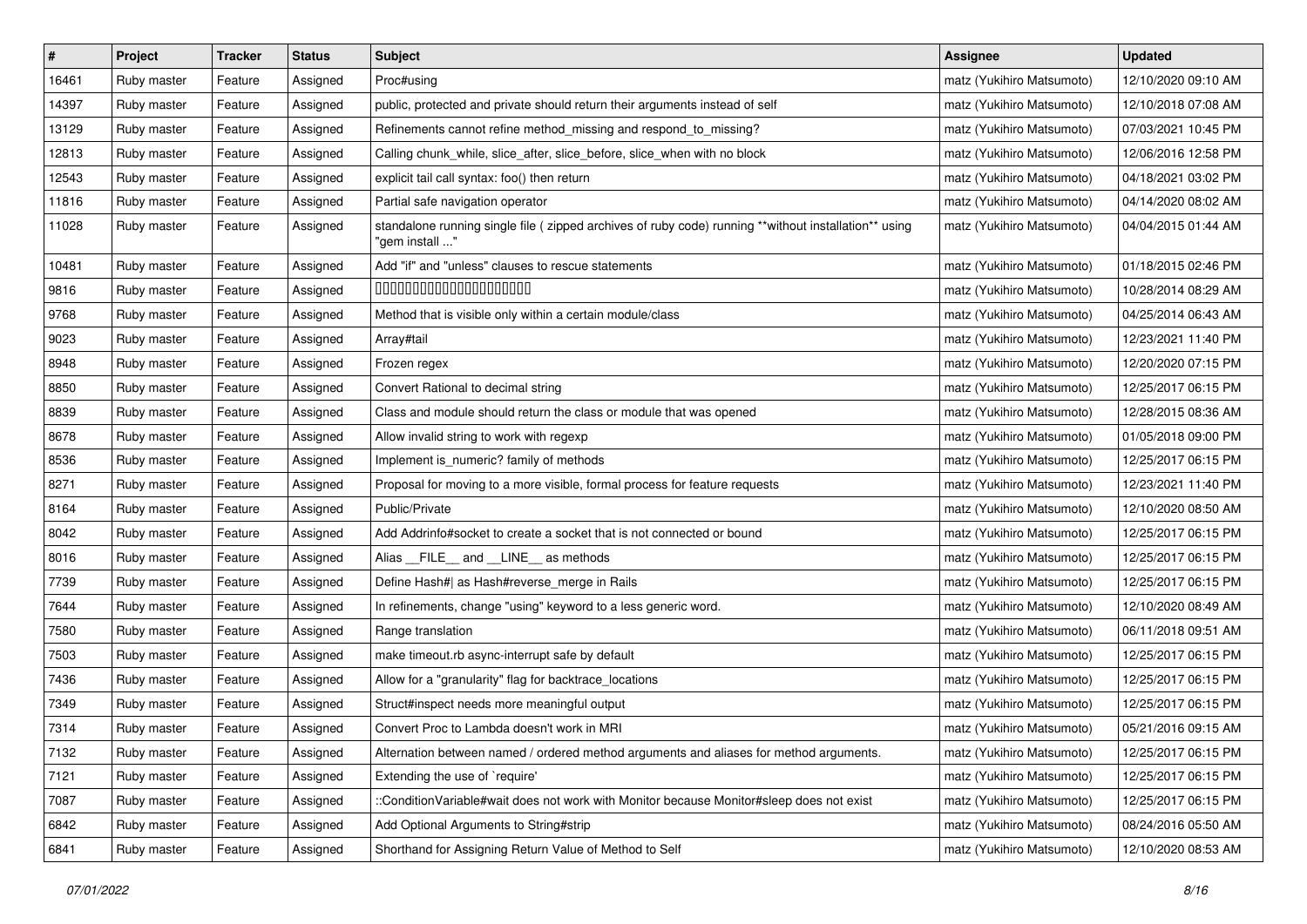| $\#$ | Project     | <b>Tracker</b> | <b>Status</b> | Subject                                                                                                          | <b>Assignee</b>           | <b>Updated</b>      |
|------|-------------|----------------|---------------|------------------------------------------------------------------------------------------------------------------|---------------------------|---------------------|
| 6811 | Ruby master | Feature        | Assigned      | File, Dir and FileUtils should have bang-versions of singleton methods that fails silently                       | matz (Yukihiro Matsumoto) | 12/25/2017 06:15 PM |
| 6810 | Ruby master | Feature        | Assigned      | module A::B; end` is not equivalent to `module A; module B; end; end` with respect to constant<br>lookup (scope) | matz (Yukihiro Matsumoto) | 12/10/2020 09:22 AM |
| 6802 | Ruby master | Feature        | Assigned      | String#scan should have equivalent yielding MatchData                                                            | matz (Yukihiro Matsumoto) | 12/25/2017 06:15 PM |
| 6671 | Ruby master | Feature        | Assigned      | File.split_all and File.split_root                                                                               | matz (Yukihiro Matsumoto) | 12/25/2017 06:15 PM |
| 6648 | Ruby master | Feature        | Assigned      | Provide a standard API for retrieving all command-line flags passed to Ruby                                      | matz (Yukihiro Matsumoto) | 12/25/2017 06:15 PM |
| 6611 | Ruby master | Feature        | Assigned      | Comments requested on implementation of set_parse_func                                                           | matz (Yukihiro Matsumoto) | 12/25/2017 06:15 PM |
| 6596 | Ruby master | Feature        | Assigned      | New method `Array#indexes`                                                                                       | matz (Yukihiro Matsumoto) | 07/29/2020 01:41 AM |
| 6594 | Ruby master | Feature        | Assigned      | Integrated Functor                                                                                               | matz (Yukihiro Matsumoto) | 12/10/2020 08:53 AM |
| 6452 | Ruby master | Feature        | Assigned      | Allow extend to override class methods                                                                           | matz (Yukihiro Matsumoto) | 12/10/2020 08:53 AM |
| 6445 | Ruby master | Feature        | Assigned      | request for default length/position on string index                                                              | matz (Yukihiro Matsumoto) | 12/25/2017 06:15 PM |
| 6413 | Ruby master | Feature        | Assigned      | Make Dir.entries default to Dir.entries(Dir.pwd)                                                                 | matz (Yukihiro Matsumoto) | 12/25/2017 06:15 PM |
| 6376 | Ruby master | Feature        | Assigned      | Feature lookup and checking if feature is loaded                                                                 | matz (Yukihiro Matsumoto) | 12/25/2017 06:15 PM |
| 6354 | Ruby master | Feature        | Assigned      | Remove escape (break/return/redo/next support) from class/module scope                                           | matz (Yukihiro Matsumoto) | 12/25/2017 06:15 PM |
| 6337 | Ruby master | Feature        | Assigned      | FileUtils#sync                                                                                                   | matz (Yukihiro Matsumoto) | 12/25/2017 06:15 PM |
| 6317 | Ruby master | Feature        | Assigned      | Range#cover?000000Range00000000000000000000                                                                      | matz (Yukihiro Matsumoto) | 12/25/2017 06:15 PM |
| 6309 | Ruby master | Feature        | Assigned      | Add a reference queue for weak references                                                                        | matz (Yukihiro Matsumoto) | 08/23/2020 09:07 PM |
| 6308 | Ruby master | Feature        | Assigned      | Eliminate delegation from WeakRef                                                                                | matz (Yukihiro Matsumoto) | 12/23/2021 11:40 PM |
| 6293 | Ruby master | Feature        | Assigned      | new queue / blocking queues                                                                                      | matz (Yukihiro Matsumoto) | 12/25/2017 06:15 PM |
| 6277 | Ruby master | Feature        | Assigned      | Hash#convert_key                                                                                                 | matz (Yukihiro Matsumoto) | 12/25/2017 06:15 PM |
| 5970 | Ruby master | Feature        | Assigned      | Add Enumerable#join with same semantics as Array#join                                                            | matz (Yukihiro Matsumoto) | 12/25/2017 06:15 PM |
| 5945 | Ruby master | Feature        | Assigned      | Add the ability to mark a at_exit as process-local.                                                              | matz (Yukihiro Matsumoto) | 10/10/2018 08:29 AM |
| 5825 | Ruby master | Feature        | Assigned      | Sweet instance var assignment in the object initializer                                                          | matz (Yukihiro Matsumoto) | 12/10/2020 08:53 AM |
| 5781 | Ruby master | Feature        | Assigned      | Query attributes (attribute methods ending in `?` mark)                                                          | matz (Yukihiro Matsumoto) | 01/10/2020 06:34 AM |
| 5749 | Ruby master | Feature        | Assigned      | new method String#match_all needed                                                                               | matz (Yukihiro Matsumoto) | 12/25/2017 06:15 PM |
| 5741 | Ruby master | Feature        | Assigned      | Secure Erasure of Passwords                                                                                      | matz (Yukihiro Matsumoto) | 12/25/2017 06:15 PM |
| 5643 | Ruby master | Feature        | Assigned      | require/load options and binding option                                                                          | matz (Yukihiro Matsumoto) | 12/25/2017 06:15 PM |
| 5582 | Ruby master | Feature        | Assigned      | Allow clone of singleton methods on a BasicObject                                                                | matz (Yukihiro Matsumoto) | 12/25/2017 06:15 PM |
| 5558 | Ruby master | Feature        | Assigned      | String#% strange arity errors                                                                                    | matz (Yukihiro Matsumoto) | 12/25/2017 06:15 PM |
| 5456 | Ruby master | Feature        | Assigned      | kernel#syscall() should be removed.                                                                              | matz (Yukihiro Matsumoto) | 12/10/2020 08:46 AM |
| 5445 | Ruby master | Feature        | Assigned      | Need RUBYOPT -r before ARGV -r                                                                                   | matz (Yukihiro Matsumoto) | 12/25/2017 06:15 PM |
| 5389 | Ruby master | Feature        | Assigned      | New method Enumerator#iterate                                                                                    | matz (Yukihiro Matsumoto) | 12/25/2017 06:15 PM |
| 5129 | Ruby master | Feature        | Assigned      | Create a core class "FileArray" and make "ARGF" its instance                                                     | matz (Yukihiro Matsumoto) | 01/23/2018 02:02 PM |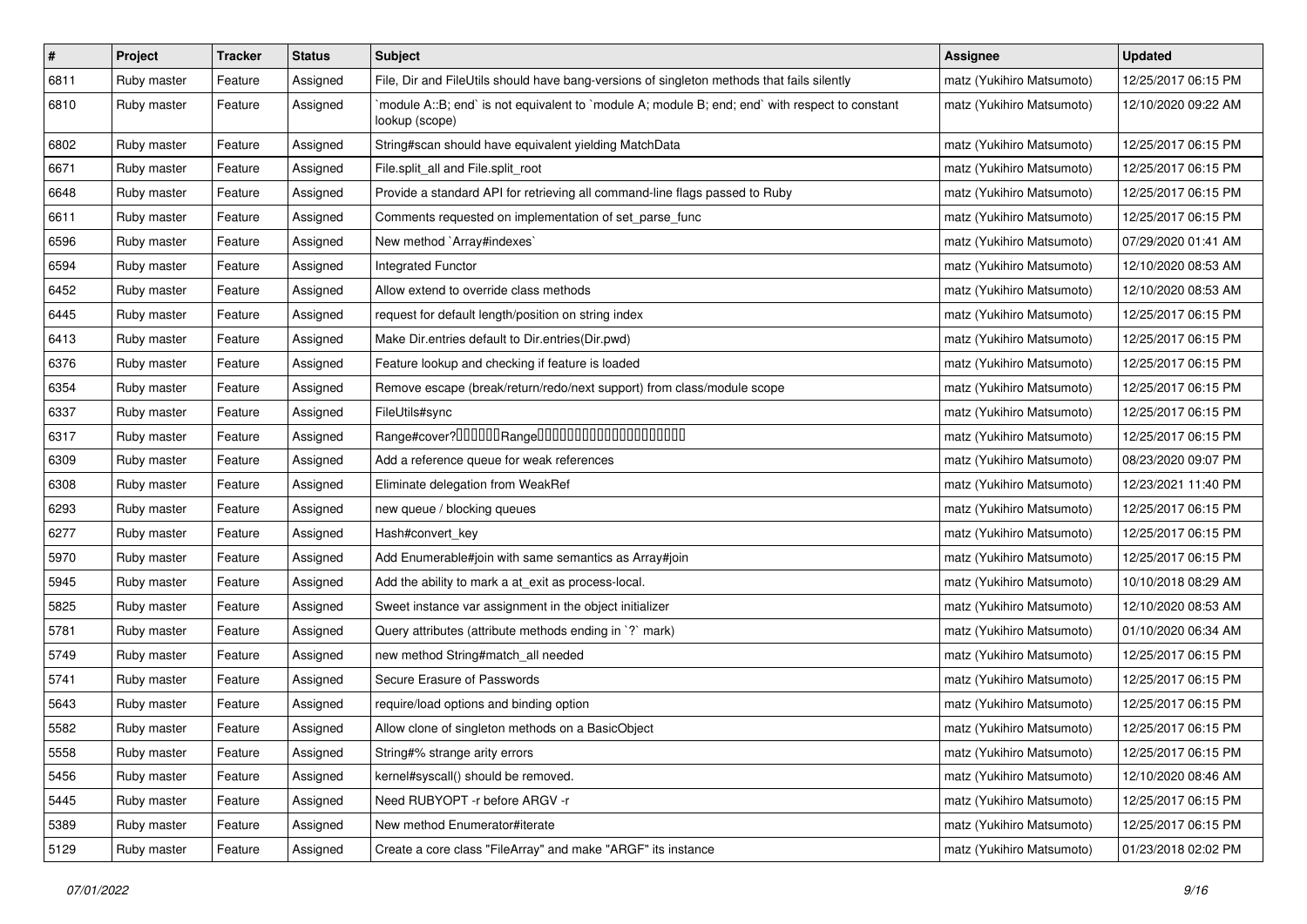| $\sharp$ | Project     | Tracker | <b>Status</b> | <b>Subject</b>                                                                     | <b>Assignee</b>           | <b>Updated</b>      |
|----------|-------------|---------|---------------|------------------------------------------------------------------------------------|---------------------------|---------------------|
| 5064     | Ruby master | Feature | Assigned      | HTTP user-agent class                                                              | matz (Yukihiro Matsumoto) | 12/25/2017 06:15 PM |
| 5007     | Ruby master | Feature | Assigned      | Proc#call_under: Unifying instance_eval and instance_exec                          | matz (Yukihiro Matsumoto) | 04/19/2018 07:57 AM |
| 4824     | Ruby master | Feature | Assigned      | Provide method Kernel#executed?                                                    | matz (Yukihiro Matsumoto) | 03/05/2018 04:57 AM |
| 4818     | Ruby master | Feature | Assigned      | Add method marshalable?                                                            | matz (Yukihiro Matsumoto) | 12/25/2017 06:15 PM |
| 4592     | Ruby master | Feature | Assigned      | Tempfile0000000                                                                    | matz (Yukihiro Matsumoto) | 12/25/2017 06:14 PM |
| 4539     | Ruby master | Feature | Assigned      | Array#zip_with                                                                     | matz (Yukihiro Matsumoto) | 11/28/2019 08:23 AM |
| 4521     | Ruby master | Feature | Assigned      | NoMethodError#message may take very long to execute                                | matz (Yukihiro Matsumoto) | 12/25/2017 06:14 PM |
| 4514     | Ruby master | Feature | Assigned      | #deep_clone and #deep_dup for Objects                                              | matz (Yukihiro Matsumoto) | 12/25/2017 06:14 PM |
| 11704    | Ruby master | Bug     | Assigned      | Refinements only get "used" once in loop                                           | matz (Yukihiro Matsumoto) | 04/14/2016 02:45 AM |
| 14760    | Ruby master | Misc    | Open          | cross-thread IO#close semantics                                                    | matz (Yukihiro Matsumoto) | 05/17/2018 08:21 AM |
| 10541    | Ruby master | Misc    | Open          | Remove shorthand string interpolation syntax                                       | matz (Yukihiro Matsumoto) | 10/08/2015 05:44 PM |
| 18159    | Ruby master | Feature | Open          | Integrate functionality of dead_end gem into Ruby                                  | matz (Yukihiro Matsumoto) | 06/17/2022 02:06 PM |
| 17849    | Ruby master | Feature | Open          | Fix Timeout.timeout so that it can be used in threaded Web servers                 | matz (Yukihiro Matsumoto) | 04/10/2022 06:26 AM |
| 17830    | Ruby master | Feature | Open          | Add Integer#previous and Integer#prev                                              | matz (Yukihiro Matsumoto) | 04/27/2021 11:35 PM |
| 17785    | Ruby master | Feature | Open          | Allow named parameters to be keywords                                              | matz (Yukihiro Matsumoto) | 12/17/2021 06:10 PM |
| 17288    | Ruby master | Feature | Open          | Optimize _send_ call with a literal method name                                    | matz (Yukihiro Matsumoto) | 10/30/2020 12:17 AM |
| 17279    | Ruby master | Feature | Open          | Allow a negative step in Range#step with a block                                   | matz (Yukihiro Matsumoto) | 10/22/2020 02:23 AM |
| 17184    | Ruby master | Feature | Open          | No stdlib function to perform simple string replacement                            | matz (Yukihiro Matsumoto) | 02/23/2021 09:27 PM |
| 16992    | Ruby master | Feature | Open          | Sets: officially ordered                                                           | matz (Yukihiro Matsumoto) | 09/03/2020 02:08 PM |
| 16986    | Ruby master | Feature | Open          | Anonymous Struct literal                                                           | matz (Yukihiro Matsumoto) | 01/15/2022 04:57 PM |
| 16894    | Ruby master | Feature | Open          | Integer division for Ruby 3                                                        | matz (Yukihiro Matsumoto) | 05/18/2020 03:41 PM |
| 16495    | Ruby master | Feature | Open          | Inconsistent quotes in error messages                                              | matz (Yukihiro Matsumoto) | 06/15/2022 04:21 PM |
| 15991    | Ruby master | Feature | Open          | Allow questionmarks in variable names                                              | matz (Yukihiro Matsumoto) | 07/30/2019 03:57 AM |
| 15837    | Ruby master | Feature | Open          | Module#name_components                                                             | matz (Yukihiro Matsumoto) | 05/08/2019 10:29 AM |
| 15445    | Ruby master | Feature | Open          | Reject '.123' in Float() method                                                    | matz (Yukihiro Matsumoto) | 01/10/2019 07:59 AM |
| 15330    | Ruby master | Feature | Open          | autoload_relative                                                                  | matz (Yukihiro Matsumoto) | 06/19/2022 11:25 PM |
| 15277    | Ruby master | Feature | Open          | at exec                                                                            | matz (Yukihiro Matsumoto) | 05/25/2020 01:09 AM |
| 15192    | Ruby master | Feature | Open          | Introduce a new "shortcut assigning" syntax to convenient setup instance variables | matz (Yukihiro Matsumoto) | 12/14/2021 06:42 PM |
| 15112    | Ruby master | Feature | Open          | Introducing the short form of `STDERR.puts expr.inspect`.                          | matz (Yukihiro Matsumoto) | 10/12/2018 02:02 AM |
| 14982    | Ruby master | Feature | Open          | Improve namespace system in ruby to avoiding top-level names chaos                 | matz (Yukihiro Matsumoto) | 12/31/2021 05:39 PM |
| 14927    | Ruby master | Feature | Open          | Loading multiple files at once                                                     | matz (Yukihiro Matsumoto) | 09/18/2018 12:38 AM |
| 14724    | Ruby master | Feature | Open          | chains of inequalities                                                             | matz (Yukihiro Matsumoto) | 05/19/2018 01:06 AM |
| 14609    | Ruby master | Feature | Open          | Let `Kernel#p` without an argument print the receiver                              | matz (Yukihiro Matsumoto) | 02/08/2020 08:43 PM |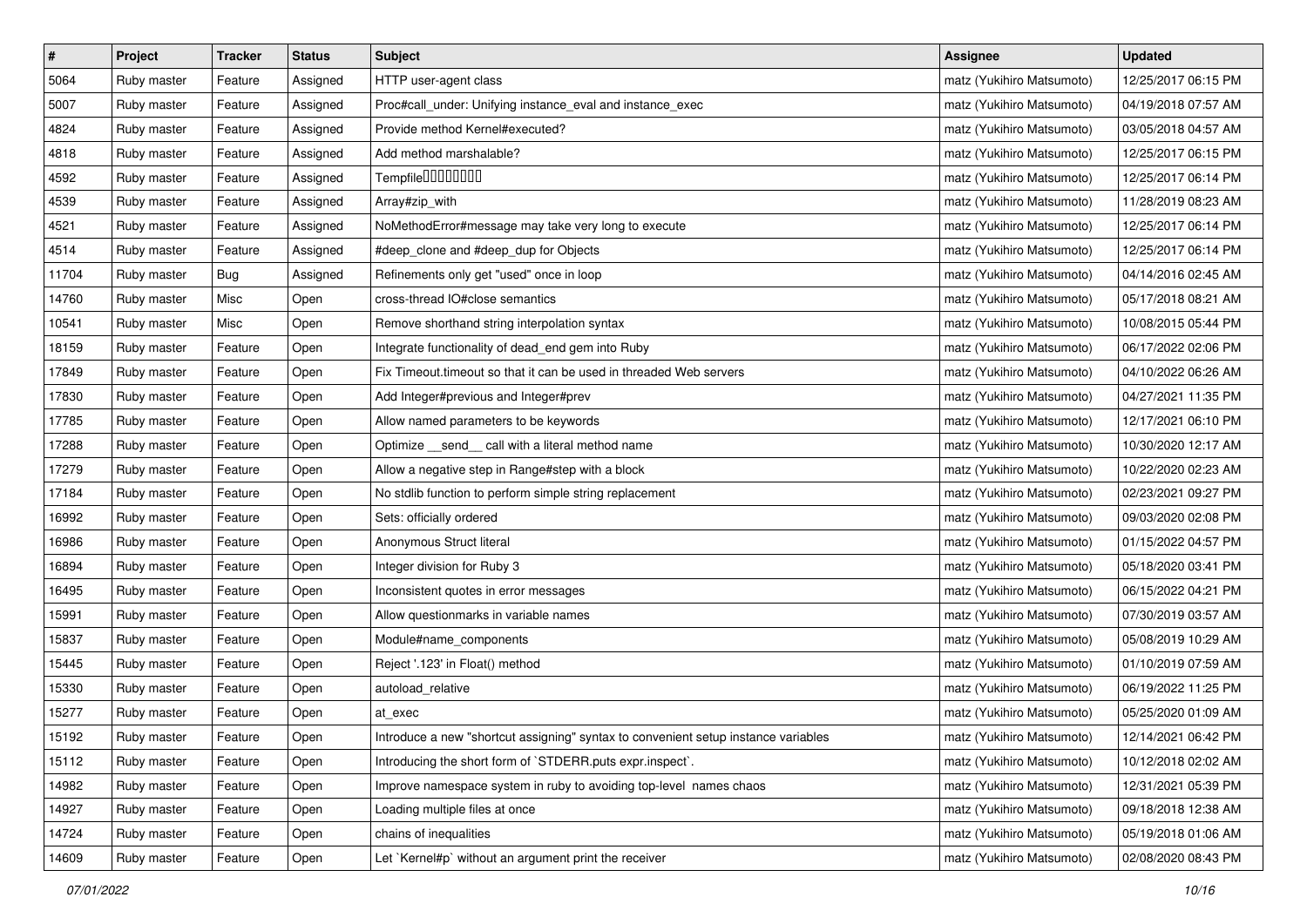| $\pmb{\#}$ | Project     | <b>Tracker</b> | <b>Status</b> | <b>Subject</b>                                                                            | <b>Assignee</b>           | <b>Updated</b>      |
|------------|-------------|----------------|---------------|-------------------------------------------------------------------------------------------|---------------------------|---------------------|
| 14546      | Ruby master | Feature        | Open          | Hash#delete!                                                                              | matz (Yukihiro Matsumoto) | 05/30/2018 08:24 PM |
| 14128      | Ruby master | Feature        | Open          | Introduce Hash#delete default value                                                       | matz (Yukihiro Matsumoto) | 11/25/2017 04:41 PM |
| 12306      | Ruby master | Feature        | Open          | Implement String #blank? #present? and improve #strip and family to handle unicode        | matz (Yukihiro Matsumoto) | 07/22/2018 10:55 PM |
| 12244      | Ruby master | Feature        | Open          | Add a way to 'integer - integer % num'                                                    | matz (Yukihiro Matsumoto) | 05/17/2016 06:05 AM |
| 12019      | Ruby master | Feature        | Open          | Better low-level support for writing concurrent libraries                                 | matz (Yukihiro Matsumoto) | 12/23/2021 11:43 PM |
| 11882      | Ruby master | Feature        | Open          | Map or NamedMap                                                                           | matz (Yukihiro Matsumoto) | 01/17/2021 01:31 PM |
| 11735      | Ruby master | Feature        | Open          | Porting String#squish and String#squish! from Ruby on Rails' Active Support               | matz (Yukihiro Matsumoto) | 06/24/2016 08:02 AM |
| 11627      | Ruby master | Feature        | Open          | make `nonzero` an alias of `nonzero?`                                                     | matz (Yukihiro Matsumoto) | 12/23/2021 11:43 PM |
| 11518      | Ruby master | Feature        | Open          | Queue enhancement - promote! and promote_all!                                             | matz (Yukihiro Matsumoto) | 09/17/2015 08:40 PM |
| 11517      | Ruby master | Feature        | Open          | Queue enhancement - conditional pop                                                       | matz (Yukihiro Matsumoto) | 09/17/2015 09:02 PM |
| 11390      | Ruby master | Feature        | Open          | Allow symbols starting with numbers                                                       | matz (Yukihiro Matsumoto) | 08/14/2015 05:23 AM |
| 11307      | Ruby master | Feature        | Open          | exception-free non-blocking Queue#pop                                                     | matz (Yukihiro Matsumoto) | 06/25/2015 11:06 PM |
| 11181      | Ruby master | Feature        | Open          | Add a line directive to Ruby                                                              | matz (Yukihiro Matsumoto) | 01/26/2016 02:04 AM |
| 11122      | Ruby master | Feature        | Open          | exception-free non-blocking Queue/SizedQueue operations                                   | matz (Yukihiro Matsumoto) | 05/06/2015 08:53 PM |
| 10574      | Ruby master | Feature        | Open          | Add String#Ichomp and String.Ichomp!                                                      | matz (Yukihiro Matsumoto) | 12/15/2014 04:34 PM |
| 10549      | Ruby master | Feature        | Open          | Deprecate each_with_index and each_with_object in favor of with_index and with_object     | matz (Yukihiro Matsumoto) | 07/27/2021 11:09 AM |
| 10498      | Ruby master | Feature        | Open          | Make `loop` yield a counter                                                               | matz (Yukihiro Matsumoto) | 01/05/2018 09:01 PM |
| 10489      | Ruby master | Feature        | Open          | Add inherit method for clearer and multiple inheritance                                   | matz (Yukihiro Matsumoto) | 12/10/2020 08:53 AM |
| 10404      | Ruby master | Feature        | Open          | Allow individual finalizers to be removed with ObjectSpace.undefine_finalizer             | matz (Yukihiro Matsumoto) | 10/20/2014 08:14 AM |
| 10287      | Ruby master | Feature        | Open          | rename COLON3 to COLON2_HEAD.                                                             | matz (Yukihiro Matsumoto) | 07/27/2021 09:34 AM |
| 9704       | Ruby master | Feature        | Open          | Refinements as files instead of modules                                                   | matz (Yukihiro Matsumoto) | 10/11/2016 06:36 PM |
| 9614       | Ruby master | Feature        | Open          | ordering of non-Hash items which use st_ internally                                       | matz (Yukihiro Matsumoto) | 01/05/2018 09:00 PM |
| 9123       | Ruby master | Feature        | Open          | Make Numeric#nonzero? behavior consistent with Numeric#zero?                              | matz (Yukihiro Matsumoto) | 06/11/2019 12:55 PM |
| 9070       | Ruby master | Feature        | Open          | Introduce `---` as synonym of `end` keyword                                               | matz (Yukihiro Matsumoto) | 11/02/2013 03:23 AM |
| 9043       | Ruby master | Feature        | Open          | Add String#f method as shortcut for #freeze                                               | matz (Yukihiro Matsumoto) | 01/05/2018 09:00 PM |
| 8804       | Ruby master | Feature        | Open          | ONCE syntax                                                                               | matz (Yukihiro Matsumoto) | 01/04/2020 08:26 PM |
| 8663       | Ruby master | Feature        | Open          | Officialy alias ArgumentError to ArgError                                                 | matz (Yukihiro Matsumoto) | 08/09/2013 07:42 PM |
| 8478       | Ruby master | Feature        | Open          | The hash returned by Enumerable#group_by should have an empty array for its default value | matz (Yukihiro Matsumoto) | 06/04/2013 03:56 PM |
| 8232       | Ruby master | Feature        | Open          | Rudiments of abstract algebra in Ruby                                                     | matz (Yukihiro Matsumoto) | 04/09/2013 01:47 AM |
| 8229       | Ruby master | Feature        | Open          | extend Hash.include?                                                                      | matz (Yukihiro Matsumoto) | 12/10/2020 08:53 AM |
| 8061       | Ruby master | Feature        | Open          | 000000000000000                                                                           | matz (Yukihiro Matsumoto) | 12/25/2017 06:15 PM |
| 7914       | Ruby master | Feature        | Open          | Case for local class methods                                                              | matz (Yukihiro Matsumoto) | 12/25/2017 06:15 PM |
| 7883       | Ruby master | Feature        | Open          | Add Regex#to_proc                                                                         | matz (Yukihiro Matsumoto) | 12/25/2017 06:15 PM |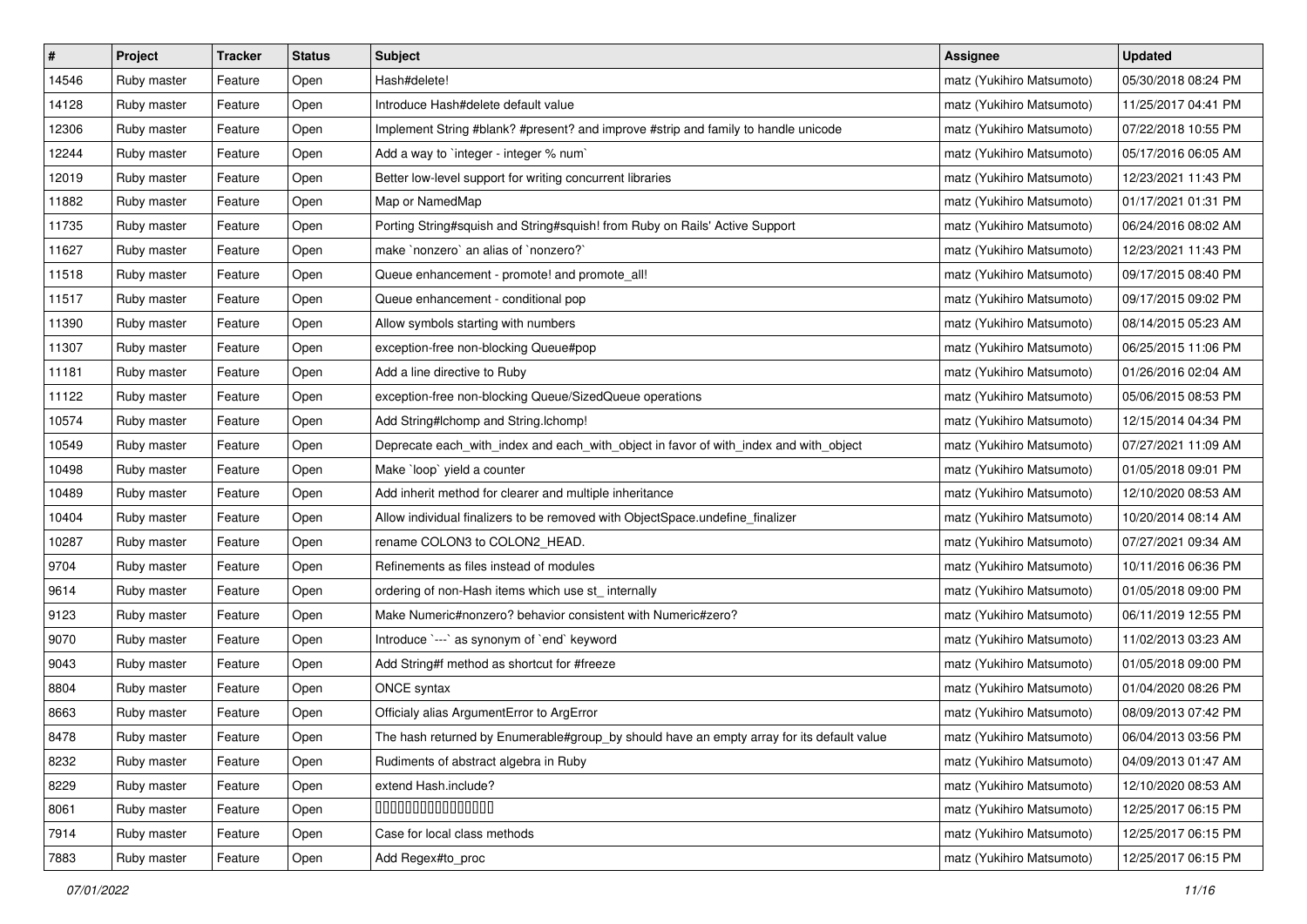| #     | Project     | <b>Tracker</b> | <b>Status</b> | <b>Subject</b>                                                                    | Assignee                                | <b>Updated</b>      |
|-------|-------------|----------------|---------------|-----------------------------------------------------------------------------------|-----------------------------------------|---------------------|
| 7876  | Ruby master | Feature        | Open          | Add method for accessing Class from within Singleton Class                        | matz (Yukihiro Matsumoto)               | 12/25/2017 06:15 PM |
| 7848  | Ruby master | Feature        | Open          | Restore default state for core ruby objects                                       | matz (Yukihiro Matsumoto)               | 12/25/2017 06:15 PM |
| 7795  | Ruby master | Feature        | Open          | Symbol.defined? and/or to_existing_symbol                                         | matz (Yukihiro Matsumoto)               | 12/25/2017 06:15 PM |
| 7748  | Ruby master | Feature        | Open          | Contextual send                                                                   | matz (Yukihiro Matsumoto)               | 12/10/2020 08:53 AM |
| 7704  | Ruby master | Feature        | Open          | Add a list of enabled (experimental) language features.                           | matz (Yukihiro Matsumoto)               | 12/25/2017 06:15 PM |
| 7702  | Ruby master | Feature        | Open          | Remove Proc#binding                                                               | matz (Yukihiro Matsumoto)               | 07/15/2019 07:39 PM |
| 7657  | Ruby master | Feature        | Open          | Array#& doesn't accept Enumerables                                                | matz (Yukihiro Matsumoto)               | 12/25/2017 06:15 PM |
| 7654  | Ruby master | Feature        | Open          | Add optional code block to IO::readlines                                          | matz (Yukihiro Matsumoto)               | 12/25/2017 06:15 PM |
| 7614  | Ruby master | Feature        | Open          | alias_accessor                                                                    | matz (Yukihiro Matsumoto)               | 12/25/2017 06:15 PM |
| 7611  | Ruby master | Feature        | Open          | Focal method for all loads/requires                                               | matz (Yukihiro Matsumoto)               | 12/25/2017 06:15 PM |
| 7604  | Ruby master | Feature        | Open          | Make === comparison operator ability to delegate comparison to an argument        | matz (Yukihiro Matsumoto)               | 12/25/2017 06:15 PM |
| 7548  | Ruby master | Feature        | Open          | <b>Load and Require Callbacks</b>                                                 | matz (Yukihiro Matsumoto)               | 12/25/2017 06:15 PM |
| 7546  | Ruby master | Feature        | Open          | Change behavior of `Array#slice` for an argument of `Range` class                 | matz (Yukihiro Matsumoto)               | 12/10/2020 08:49 AM |
| 7444  | Ruby master | Feature        | Open          | Array#product_set                                                                 | matz (Yukihiro Matsumoto)               | 12/25/2017 06:15 PM |
| 7377  | Ruby master | Feature        | Open          | #indetical? as an alias for #equal?                                               | matz (Yukihiro Matsumoto)               | 12/25/2017 06:15 PM |
| 7149  | Ruby master | Feature        | Open          | Constant magic for everyone.                                                      | matz (Yukihiro Matsumoto)               | 12/25/2017 06:15 PM |
| 6869  | Ruby master | Feature        | Open          | Do not treat `_` parameter exceptionally                                          | matz (Yukihiro Matsumoto)               | 12/10/2020 08:58 AM |
| 6817  | Ruby master | Feature        | Open          | Partial application                                                               | matz (Yukihiro Matsumoto)               | 12/25/2017 06:15 PM |
| 6641  | Ruby master | Feature        | Open          | Hash.auto constructor                                                             | matz (Yukihiro Matsumoto)               | 12/25/2017 06:15 PM |
| 15764 | Ruby master | Bug            | Open          | Whitespace and control characters should not be permitted in tokens               | matz (Yukihiro Matsumoto)               | 04/22/2019 07:48 AM |
| 18439 | Ruby master | Feature        | Open          | Support YJIT for VC++                                                             | maximecb (Maxime<br>Chevalier-Boisvert) | 01/10/2022 11:29 PM |
| 17339 | Ruby master | Feature        | Assigned      | Semantic grouping with BigDecimal#to_s                                            | mrkn (Kenta Murata)                     | 12/20/2021 12:39 PM |
| 16350 | Ruby master | Feature        | Assigned      | ArithmeticSequence#member? can result in infinite loop                            | mrkn (Kenta Murata)                     | 05/29/2020 10:26 PM |
| 14476 | Ruby master | Feature        | Assigned      | Adding same_all? for checking whether all items in an Array are same              | mrkn (Kenta Murata)                     | 08/28/2020 01:10 PM |
| 10782 | Ruby master | Feature        | Assigned      | Patch: Add constants for BigDecimal for ZERO, ONE, TEN                            | mrkn (Kenta Murata)                     | 05/21/2015 08:13 AM |
| 8295  | Ruby master | Feature        | Assigned      | Float I Rational 0000000000000 BigDecimal 0000000                                 | mrkn (Kenta Murata)                     | 12/25/2017 06:15 PM |
| 7321  | Ruby master | Feature        | Assigned      | Newton.#nsolve 00 2 0000000000                                                    | mrkn (Kenta Murata)                     | 12/25/2017 06:15 PM |
| 6973  | Ruby master | Feature        | Assigned      | Add an #integral? method to Numeric to test for whole-number values               | mrkn (Kenta Murata)                     | 12/25/2017 06:15 PM |
| 6857  | Ruby master | Feature        | Assigned      | bigdecimal/math BigMath.E/BigMath.exp R. P. Feynman inspired optimization         | mrkn (Kenta Murata)                     | 12/25/2017 06:15 PM |
| 5310  | Ruby master | Feature        | Assigned      | Integral objects                                                                  | mrkn (Kenta Murata)                     | 12/25/2017 06:15 PM |
| 5133  | Ruby master | Feature        | Assigned      | Array#unzip as an alias of Array#transpose                                        | mrkn (Kenta Murata)                     | 12/25/2017 06:15 PM |
| 18677 | Ruby master | <b>Bug</b>     | Assigned      | BigDecimal#power (**) returns FloatDomainError when passing an infinite parameter | mrkn (Kenta Murata)                     | 04/20/2022 02:04 AM |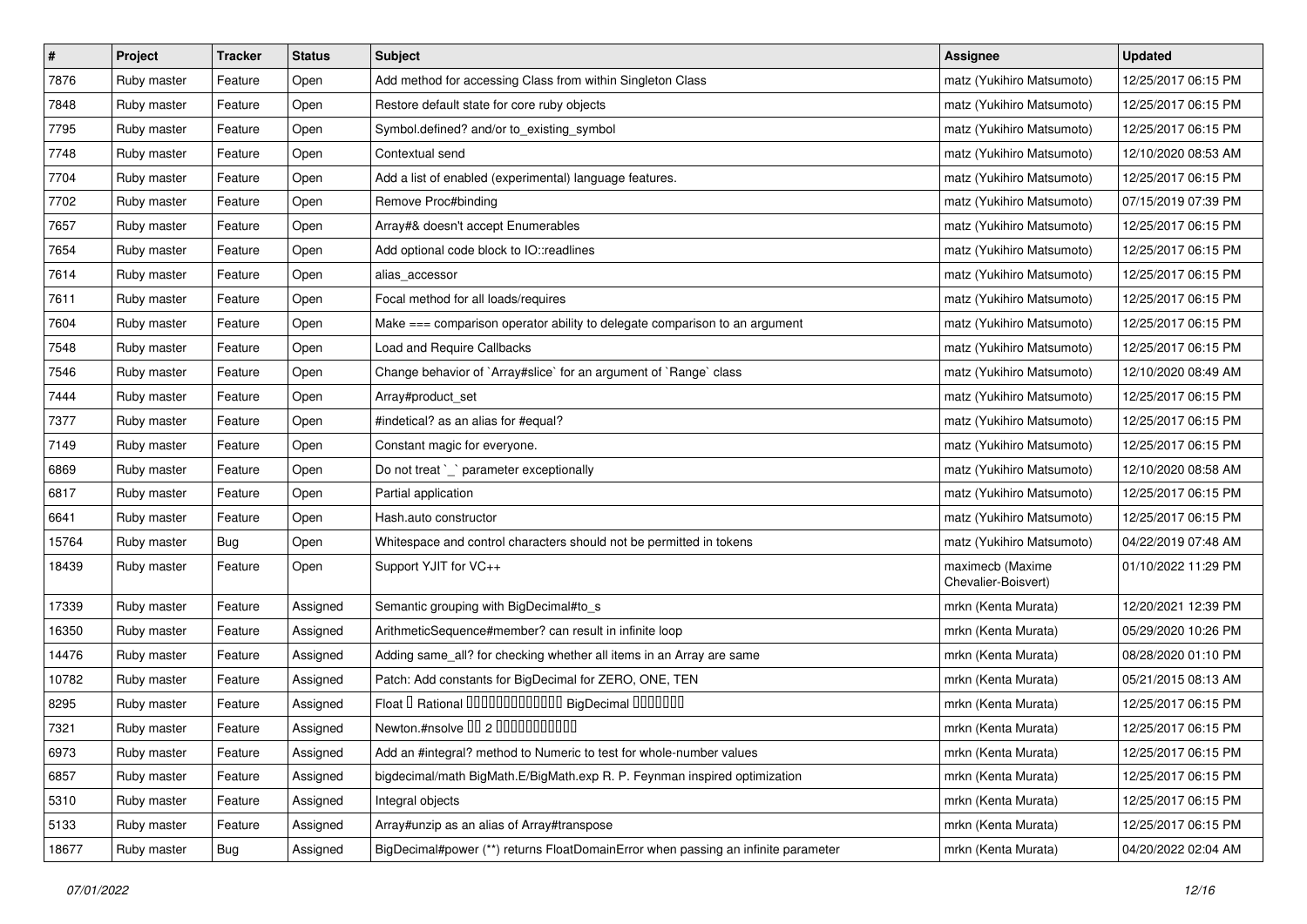| $\pmb{\#}$ | Project     | <b>Tracker</b> | <b>Status</b> | <b>Subject</b>                                                                                               | <b>Assignee</b>         | <b>Updated</b>      |
|------------|-------------|----------------|---------------|--------------------------------------------------------------------------------------------------------------|-------------------------|---------------------|
| 5179       | Ruby master | <b>Bug</b>     | Assigned      | Complex#rationalize and to_r with approximate zeros                                                          | mrkn (Kenta Murata)     | 01/17/2020 03:00 AM |
| 5654       | Ruby master | Feature        | Assigned      | Introduce global lock to avoid concurrent require                                                            | nahi (Hiroshi Nakamura) | 12/25/2017 06:15 PM |
| 18371      | Ruby master | Misc           | Assigned      | Release branches (release information in general)                                                            | naruse (Yui NARUSE)     | 03/23/2022 10:32 PM |
| 17638      | Ruby master | Feature        | Assigned      | Support backtracing with the libbacktrace library                                                            | naruse (Yui NARUSE)     | 03/05/2021 03:40 PM |
| 17111      | Ruby master | Feature        | Assigned      | Improve performance of Net::HTTPHeader#set_form by 40%                                                       | naruse (Yui NARUSE)     | 08/10/2020 05:36 AM |
| 13221      | Ruby master | Feature        | Assigned      | [PATCH] gems/bundled_gems: add "curses" RubyGem                                                              | naruse (Yui NARUSE)     | 09/25/2017 06:32 PM |
| 9020       | Ruby master | Feature        | Assigned      | Net::HTTPResponse predicate/query methods                                                                    | naruse (Yui NARUSE)     | 12/25/2017 06:15 PM |
| 6265       | Ruby master | Feature        | Assigned      | Remove 'useless' 'concatenation' syntax                                                                      | naruse (Yui NARUSE)     | 08/10/2016 02:36 AM |
| 5764       | Ruby master | Feature        | Assigned      | Net::HTTP should assume HTTP/0.9 on unexpected responses                                                     | naruse (Yui NARUSE)     | 07/15/2019 05:06 PM |
| 5461       | Ruby master | Feature        | Assigned      | Add pipelining to Net::HTTP                                                                                  | naruse (Yui NARUSE)     | 12/25/2017 06:15 PM |
| 11526      | Ruby master | <b>Bug</b>     | Assigned      | Streaming HTTP requests are not idempotent and should not be retried                                         | naruse (Yui NARUSE)     | 07/01/2019 09:16 PM |
| 15007      | Ruby master | Misc           | Open          | Let all Init_xxx and extension APIs frequently called from init code paths be considered cold                | naruse (Yui NARUSE)     | 12/06/2018 11:05 AM |
| 10628      | Ruby master | Misc           | Open          | Peformance of URI module                                                                                     | naruse (Yui NARUSE)     | 12/26/2014 04:08 PM |
| 16559      | Ruby master | Feature        | Open          | Net::HTTP#request injects "Connection: close" header if #started? is false, wasting HTTP server<br>resources | naruse (Yui NARUSE)     | 05/28/2020 07:37 PM |
| 15940      | Ruby master | Feature        | Open          | Coerce symbols internal fstrings in UTF8 rather than ASCII to better share memory with string literals       | naruse (Yui NARUSE)     | 07/30/2019 04:17 AM |
| 15931      | Ruby master | Feature        | Open          | encoding for CESU-8                                                                                          | naruse (Yui NARUSE)     | 12/20/2019 05:42 AM |
| 7892       | Ruby master | Bug            | Open          | MIME encoding bug of NKF.nkf                                                                                 | naruse (Yui NARUSE)     | 12/25/2017 06:15 PM |
| 17662      | Ruby master | Misc           | Assigned      | The heredoc pattern used in tests does not syntax highlight correctly in many editors                        | nobu (Nobuyoshi Nakada) | 06/30/2021 12:54 PM |
| 16747      | Ruby master | Misc           | Assigned      | Repository reorganization request                                                                            | nobu (Nobuyoshi Nakada) | 05/22/2020 01:30 PM |
| 16025      | Ruby master | Misc           | Assigned      | 'st_check_for_sizeof_st_index_t' declared as array with a negative size (emscripten)                         | nobu (Nobuyoshi Nakada) | 07/30/2019 11:20 AM |
| 15806      | Ruby master | Misc           | Assigned      | Explicitly initialise encodings on init to remove branches on encoding lookup                                | nobu (Nobuyoshi Nakada) | 08/29/2019 04:29 AM |
| 13577      | Ruby master | Feature        | Assigned      | Digest file accidentally receives File object but uses file path                                             | nobu (Nobuyoshi Nakada) | 05/20/2017 06:50 PM |
| 13516      | Ruby master | Feature        | Assigned      | Improve the text of the circular require warning                                                             | nobu (Nobuyoshi Nakada) | 08/31/2017 05:49 AM |
| 8959       | Ruby master | Feature        | Assigned      | Allow top level prepend                                                                                      | nobu (Nobuyoshi Nakada) | 10/16/2013 03:22 AM |
| 8460       | Ruby master | Feature        | Assigned      | PATCH: optparse: add keep_unknown option                                                                     | nobu (Nobuyoshi Nakada) | 05/27/2021 10:07 PM |
| 7532       | Ruby master | Feature        | Assigned      | Hardcoded compiler location                                                                                  | nobu (Nobuyoshi Nakada) | 12/25/2017 06:15 PM |
| 7394       | Ruby master | Feature        | Assigned      | Enumerable#find ifnone parameter could be non-callable                                                       | nobu (Nobuyoshi Nakada) | 02/10/2021 09:32 AM |
| 6769       | Ruby master | Feature        | Assigned      | rbinstall.rb: install both src and batch files separetely                                                    | nobu (Nobuyoshi Nakada) | 10/30/2015 12:38 PM |
| 6012       | Ruby master | Feature        | Assigned      | Proc#source_location also return the column                                                                  | nobu (Nobuyoshi Nakada) | 02/12/2019 07:49 AM |
| 4924       | Ruby master | Feature        | Assigned      | mkmf have_header fails with C++ headers                                                                      | nobu (Nobuyoshi Nakada) | 12/25/2017 06:15 PM |
| 2324       | Ruby master | Feature        | Assigned      | Dir instance methods for relative path                                                                       | nobu (Nobuyoshi Nakada) | 12/25/2017 05:58 PM |
| 17578      | Ruby master | <b>Bug</b>     | Assigned      | mkmf experimental C++ Support                                                                                | nobu (Nobuyoshi Nakada) | 01/27/2021 03:51 AM |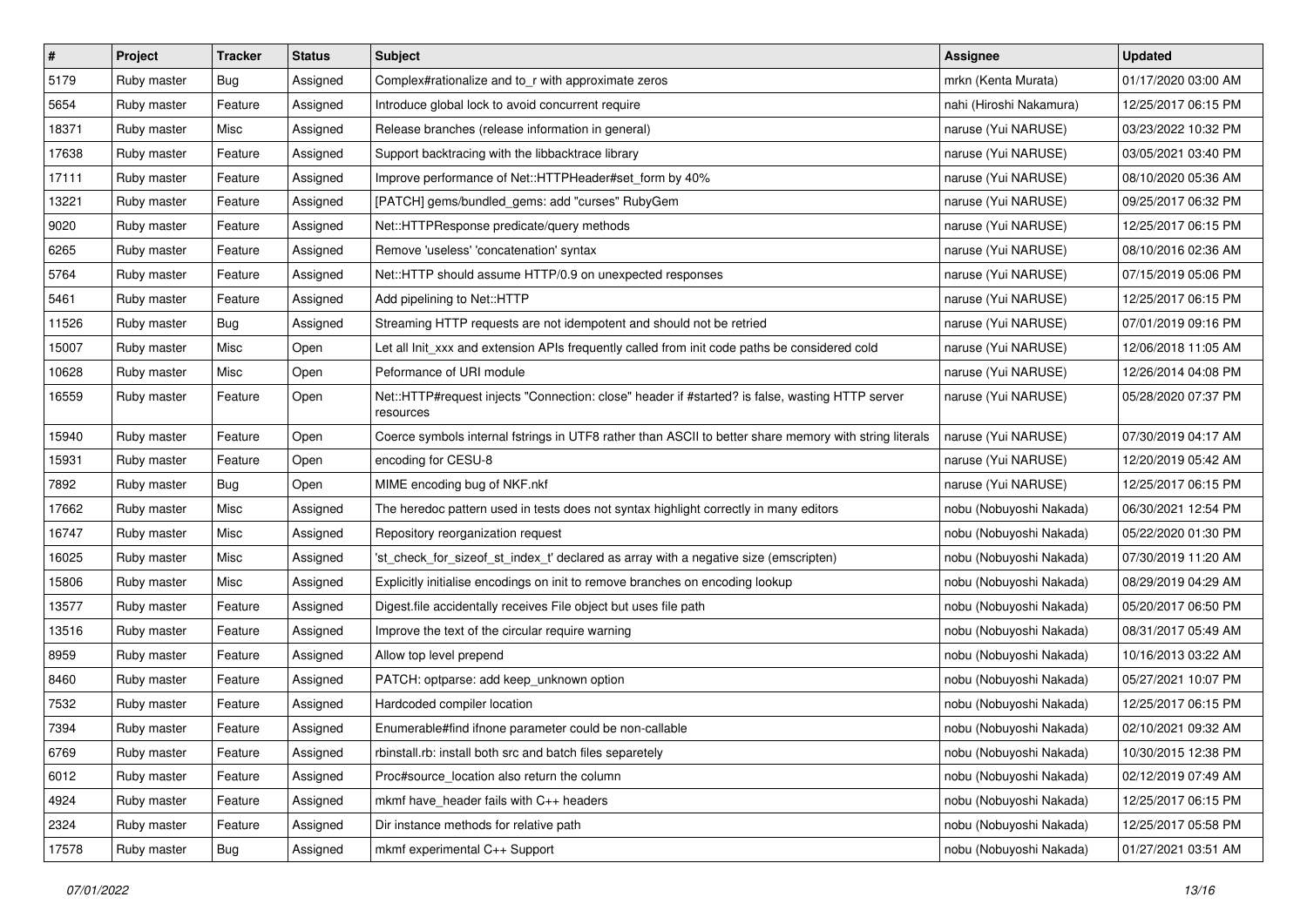| $\pmb{\#}$ | Project     | <b>Tracker</b> | <b>Status</b> | <b>Subject</b>                                                                                                                         | Assignee                 | <b>Updated</b>      |
|------------|-------------|----------------|---------------|----------------------------------------------------------------------------------------------------------------------------------------|--------------------------|---------------------|
| 16836      | Ruby master | <b>Bug</b>     | Assigned      | configure-time LDFLAGS leak into ruby pkg-config file                                                                                  | nobu (Nobuyoshi Nakada)  | 08/14/2021 09:10 AM |
| 16497      | Ruby master | <b>Bug</b>     | Assigned      | StringIO#internal_encoding is broken (more severely in 2.7)                                                                            | nobu (Nobuyoshi Nakada)  | 10/26/2021 04:31 PM |
| 14543      | Ruby master | <b>Bug</b>     | Assigned      | 'make commit' show error of 'common-srcs'                                                                                              | nobu (Nobuyoshi Nakada)  | 06/02/2018 04:17 AM |
| 13298      | Ruby master | Bug            | Assigned      | mingw SEGV TestEnumerable#test_callcc                                                                                                  | nobu (Nobuyoshi Nakada)  | 06/04/2021 03:41 AM |
| 13269      | Ruby master | <b>Bug</b>     | Assigned      | test/readline/test_readline.rb and mingw                                                                                               | nobu (Nobuyoshi Nakada)  | 03/13/2017 08:56 AM |
| 12725      | Ruby master | Bug            | Assigned      | Trying to use ./miniruby before it exists                                                                                              | nobu (Nobuyoshi Nakada)  | 04/28/2017 01:45 PM |
| 12473      | Ruby master | <b>Bug</b>     | Assigned      | Test failure on fedora with TestTimeExtension#test_huge_precision                                                                      | nobu (Nobuyoshi Nakada)  | 04/28/2017 01:45 PM |
| 12436      | Ruby master | <b>Bug</b>     | Assigned      | newline argument of File.open seems not respected on Windows                                                                           | nobu (Nobuyoshi Nakada)  | 10/25/2021 09:07 AM |
| 9955       | Ruby master | <b>Bug</b>     | Assigned      | issue building dll on mingw, library not found                                                                                         | nobu (Nobuyoshi Nakada)  | 01/05/2018 09:00 PM |
| 9010       | Ruby master | Bug            | Assigned      | ./configure --prefix= cannot handle directories with spaces                                                                            | nobu (Nobuyoshi Nakada)  | 04/26/2021 10:38 PM |
| 8299       | Ruby master | <b>Bug</b>     | Assigned      | Minor error in float parsing                                                                                                           | nobu (Nobuyoshi Nakada)  | 12/30/2019 03:00 AM |
| 7964       | Ruby master | <b>Bug</b>     | Assigned      | Writing an ASCII-8BIT String to a StringIO created from a UTF-8 String                                                                 | nobu (Nobuyoshi Nakada)  | 01/05/2018 09:00 PM |
| 6360       | Ruby master | <b>Bug</b>     | Assigned      | Debug information build even without requesting it                                                                                     | nobu (Nobuyoshi Nakada)  | 01/05/2018 09:00 PM |
| 5317       | Ruby master | <b>Bug</b>     | Assigned      |                                                                                                                                        | nobu (Nobuyoshi Nakada)  | 01/05/2018 09:00 PM |
| 14692      | Ruby master | Misc           | Open          | Question: Ruby stdlib's Option Parser                                                                                                  | nobu (Nobuyoshi Nakada)  | 04/22/2018 05:53 AM |
| 16978      | Ruby master | Feature        | Open          | Ruby should not use realpath for FILE                                                                                                  | nobu (Nobuyoshi Nakada)  | 04/01/2022 11:30 AM |
| 16291      | Ruby master | Feature        | Open          | Introduce support for resize in rb_ary_freeze and prefer internal use of rb_ary_freeze and<br>rb_str_freeze for String and Array types | nobu (Nobuyoshi Nakada)  | 12/25/2020 02:43 AM |
| 15305      | Ruby master | Feature        | Open          | [PATCH] include/ruby/ruby.h (RB_ALLOCV*): remove GC guard                                                                              | nobu (Nobuyoshi Nakada)  | 07/27/2021 11:39 AM |
| 13378      | Ruby master | Feature        | Open          | Eliminate 4 of 8 syscalls when requiring file by absolute path                                                                         | nobu (Nobuyoshi Nakada)  | 06/16/2017 07:57 AM |
| 12064      | Ruby master | Feature        | Open          | Make creation of enc/unicode/casefold.h automatic again                                                                                | nobu (Nobuyoshi Nakada)  | 02/12/2016 06:13 AM |
| 11670      | Ruby master | Feature        | Open          | Show warning to make nested def obsolete                                                                                               | nobu (Nobuyoshi Nakada)  | 11/09/2015 07:40 AM |
| 8449       | Ruby master | Feature        | Open          | Array#ary_plus always returns an array                                                                                                 | nobu (Nobuyoshi Nakada)  | 06/02/2013 04:23 PM |
| 8270       | Ruby master | Feature        | Open          | Ruby should build without thread support (aka minix)                                                                                   | nobu (Nobuyoshi Nakada)  | 12/10/2020 08:53 AM |
| 7745       | Ruby master | Feature        | Open          | lib/observer.rb: Observers are compared by identity                                                                                    | nobu (Nobuyoshi Nakada)  | 12/25/2017 06:15 PM |
| 18623      | Ruby master | <b>Bug</b>     | Open          | make runnable' does not work                                                                                                           | nobu (Nobuyoshi Nakada)  | 03/16/2022 01:28 AM |
| 14971      | Ruby master | <b>Bug</b>     | Open          | error: implicit declaration of function 'rb vm call0                                                                                   | nobu (Nobuyoshi Nakada)  | 09/06/2018 03:53 AM |
| 10416      | Ruby master | <b>Bug</b>     | Open          | Create mechanism for updating of Unicode data files downstreams when we want                                                           | nobu (Nobuyoshi Nakada)  | 10/08/2021 06:40 AM |
| 7840       | Ruby master | <b>Bug</b>     | Open          | -Wdeclaration-after-statement is valid for C/ObjC but not for C++                                                                      | nobu (Nobuyoshi Nakada)  | 06/02/2020 04:41 PM |
| 14901      | Ruby master | Feature        | Assigned      | [PATCH] do not block SIGCHLD in normal Ruby Threads                                                                                    | normalperson (Eric Wong) | 07/19/2021 05:23 AM |
| 13721      | Ruby master | Feature        | Assigned      | [PATCH] net/imap: dedupe attr keys in Net::IMAP::FetchData                                                                             | normalperson (Eric Wong) | 07/27/2017 09:51 AM |
| 11299      | Ruby master | Feature        | Open          | [PATCH] use Array instead of custom struct for generic ivars                                                                           | normalperson (Eric Wong) | 06/24/2015 12:38 AM |
| 10328      | Ruby master | Feature        | Open          | [PATCH] make OPT_SUPPORT_JOKE a proper VM option                                                                                       | normalperson (Eric Wong) | 01/05/2018 09:01 PM |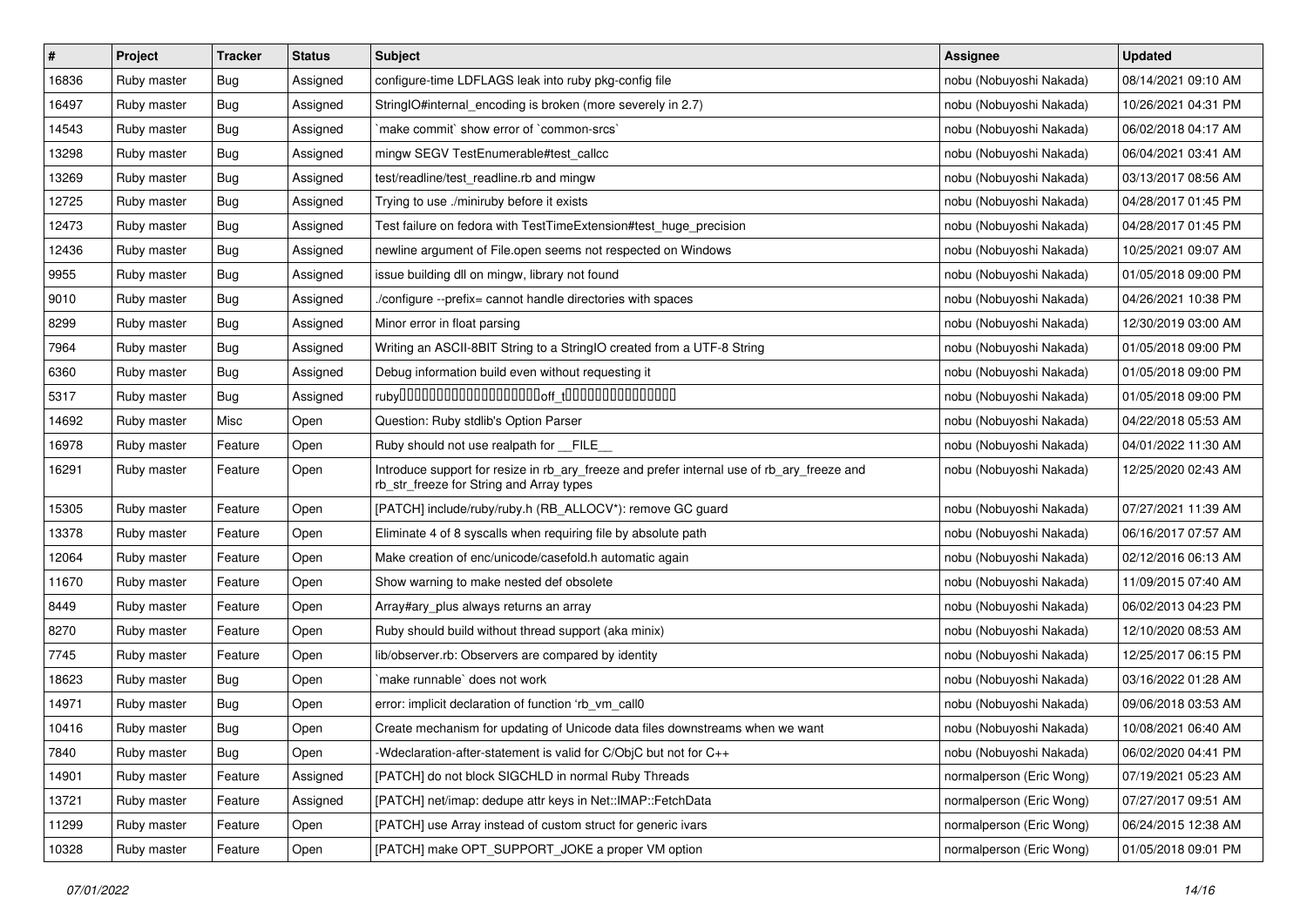| $\vert$ # | Project     | Tracker    | <b>Status</b> | <b>Subject</b>                                                                | <b>Assignee</b>                       | <b>Updated</b>      |
|-----------|-------------|------------|---------------|-------------------------------------------------------------------------------|---------------------------------------|---------------------|
| 15072     | Ruby master | <b>Bug</b> | Open          | thread.c:4356:5: error: implicit declaration of function 'ubf_list_atfork'    | normalperson (Eric Wong)              | 09/20/2018 03:32 AM |
| 18727     | Ruby master | Bug        | Assigned      | Make failed on x86_64-cygwin (LoadError)                                      | peterzhu2118 (Peter Zhu)              | 04/16/2022 05:15 AM |
| 16805     | Ruby master | Misc       | Assigned      | Coroutine's license is unclear                                                | ReiOdaira (Rei Odaira)                | 07/01/2021 10:09 PM |
| 12354     | Ruby master | Feature    | Assigned      | PKey::EC Can't output public key pem when private key exists                  | rhenium (Kazuki Yamaguchi)            | 07/24/2019 10:57 PM |
| 8126      | Ruby master | Feature    | Assigned      | OpenSSL::SSL::SSLSocket does not define #recv and #send messages              | rhenium (Kazuki Yamaguchi)            | 08/08/2019 11:05 PM |
| 12582     | Ruby master | <b>Bug</b> | Assigned      | OpenSSL Authenticated Encryption should check for tag length                  | rhenium (Kazuki Yamaguchi)            | 04/28/2017 01:45 PM |
| 18658     | Ruby master | <b>Bug</b> | Open          | Need openssl 3 support for Ubuntu 22.04 (Ruby 2.7.x and 3.0.x)                | rhenium (Kazuki Yamaguchi)            | 05/30/2022 08:06 PM |
| 14412     | Ruby master | Feature    | Assigned      | DRb UNIX on local machine: add support for getpeereid()                       | seki (Masatoshi Seki)                 | 01/28/2018 12:51 PM |
| 5434      | Ruby master | Feature    | Assigned      | Allow per-class whitelisting of methods safe to expose through DRb            | seki (Masatoshi Seki)                 | 12/25/2017 06:15 PM |
| 13864     | Ruby master | Bug        | Assigned      | Rinda multicast test failures due to missing default route                    | seki (Masatoshi Seki)                 | 08/17/2021 07:16 AM |
| 12281     | Ruby master | Feature    | Assigned      | Allow lexically scoped use of refinements with `using {}` block syntax        | shugo (Shugo Maeda)                   | 06/13/2016 07:44 AM |
| 17376     | Ruby master | Misc       | Assigned      | Reduce number of GitHub Actions                                               | shyouhei (Shyouhei Urabe)             | 12/10/2020 11:50 AM |
| 6682      | Ruby master | Feature    | Assigned      | Add a method to return an instance attached by a singleton class              | shyouhei (Shyouhei Urabe)             | 12/25/2017 06:15 PM |
| 17289     | Ruby master | <b>Bug</b> | Assigned      | Time#strftime occurs Segmentation Fault on ruby-2.7.2p137                     | shyouhei (Shyouhei Urabe)             | 11/05/2020 07:57 AM |
| 18726     | Ruby master | Misc       | Open          | CI Error on c99 and c2x                                                       | shyouhei (Shyouhei Urabe)             | 04/19/2022 09:05 AM |
| 11955     | Ruby master | Feature    | Assigned      | Expose Object that Receives logs in Logger                                    | sonots (Naotoshi Seo)                 | 11/09/2017 11:35 AM |
| 9115      | Ruby master | Bug        | Assigned      | Logger traps all exceptions; breaks Timeout                                   | sonots (Naotoshi Seo)                 | 08/20/2019 12:47 PM |
| 13622     | Ruby master | Misc       | Assigned      | Documentation missing                                                         | stomar (Marcus Stollsteimer)          | 06/03/2017 07:27 AM |
| 15239     | Ruby master | Feature    | Assigned      | [patch] test-spec win32ole                                                    | suke (Masaki Suketa)                  | 12/29/2019 01:04 PM |
| 6613      | Ruby master | Feature    | Assigned      | VT_RECORD, IRecordInfo Support in WIN32OLE                                    | suke (Masaki Suketa)                  | 12/25/2017 06:15 PM |
| 5334      | Ruby master | <b>Bug</b> | Assigned      | Segmentation fault in InternetExplorer IServiceProvider interface             | suke (Masaki Suketa)                  | 12/30/2019 03:00 AM |
| 9590      | Ruby master | Feature    | Open          | introduce st_foreach_update and st_foreach_update_check for performance.      | tarui (Masaya Tarui)                  | 01/05/2018 09:00 PM |
| 7518      | Ruby master | Feature    | Assigned      | Fiddle::Pointer#to_str and Fiddle::Pointer#to_int should be removed           | tenderlovemaking (Aaron<br>Patterson) | 08/15/2013 04:56 AM |
| 7488      | Ruby master | Feature    | Assigned      | Receiving object_id in object creation probes                                 | tenderlovemaking (Aaron<br>Patterson) | 12/25/2017 06:15 PM |
| 7788      | Ruby master | Feature    | Open          | YAML Tag Schema Support                                                       | tenderlovemaking (Aaron<br>Patterson) | 12/25/2017 06:15 PM |
| 10038     | Ruby master | Feature    | Assigned      | Extend ObjectSpace.dump to expose buffer addresses for String and Array       | tmm1 (Aman Karmani)                   | 01/05/2018 09:01 PM |
| 11599     | Ruby master | Feature    | Open          | Dump entries of hash in ObjectSpace                                           | tmm1 (Aman Karmani)                   | 11/24/2015 05:52 PM |
| 11292     | Ruby master | Feature    | Open          | objspace: Dump type of special consts                                         | tmm1 (Aman Karmani)                   | 06/22/2015 04:22 AM |
| 12653     | Ruby master | Feature    | Assigned      | Use wide WinAPI for rb_w32_getcwd                                             | usa (Usaku NAKAMURA)                  | 09/12/2016 06:35 AM |
| 11142     | Ruby master | <b>Bug</b> | Open          | Command line argument parser on windows handles double quotes inconsistently. | usa (Usaku NAKAMURA)                  | 05/12/2015 04:09 PM |
| 15166     | Ruby master | Feature    | Assigned      | 2.5 times faster implementation than current gcd implmentation                | watson1978 (Shizuo Fujita)            | 04/26/2019 09:12 PM |